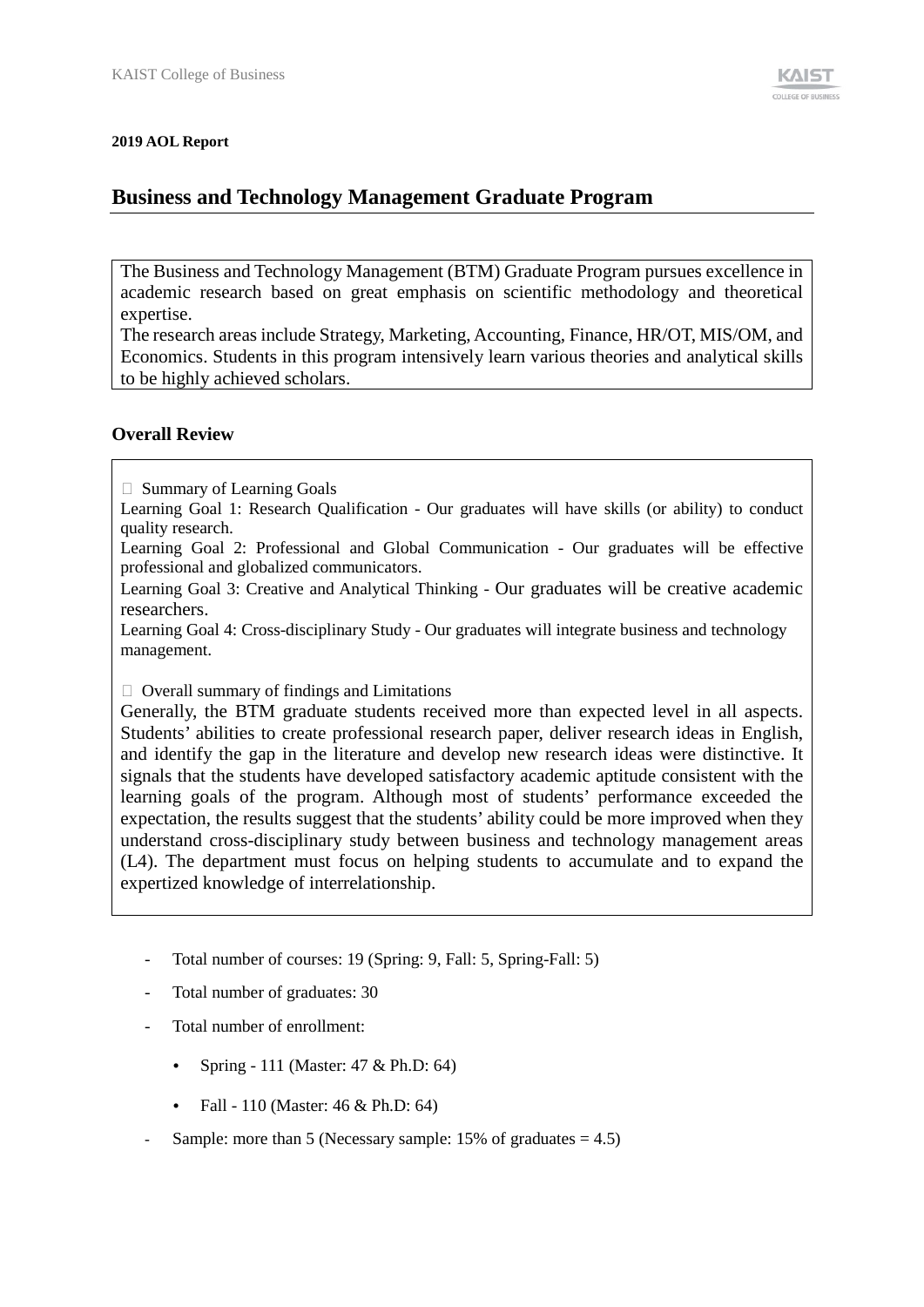#### - Assessment courses

| Learning Goal 1 | L11      | MSB500. Advanced Statistics for Management          |  |  |  |
|-----------------|----------|-----------------------------------------------------|--|--|--|
|                 | L12      | <b>Qualification Exam</b>                           |  |  |  |
|                 | L21      | MSB535. Technology Management and Corporate Finance |  |  |  |
| Learning Goal 2 | L22      | MSB535. Technology Management and Corporate Finance |  |  |  |
|                 | $L_{31}$ | <b>Dissertation Evaluation</b>                      |  |  |  |
| Learning Goal 3 | L32      | <b>Dissertation Evaluation</b>                      |  |  |  |
| Learning Goal 4 | L41      | MSB510. Innovation Management and Strategy          |  |  |  |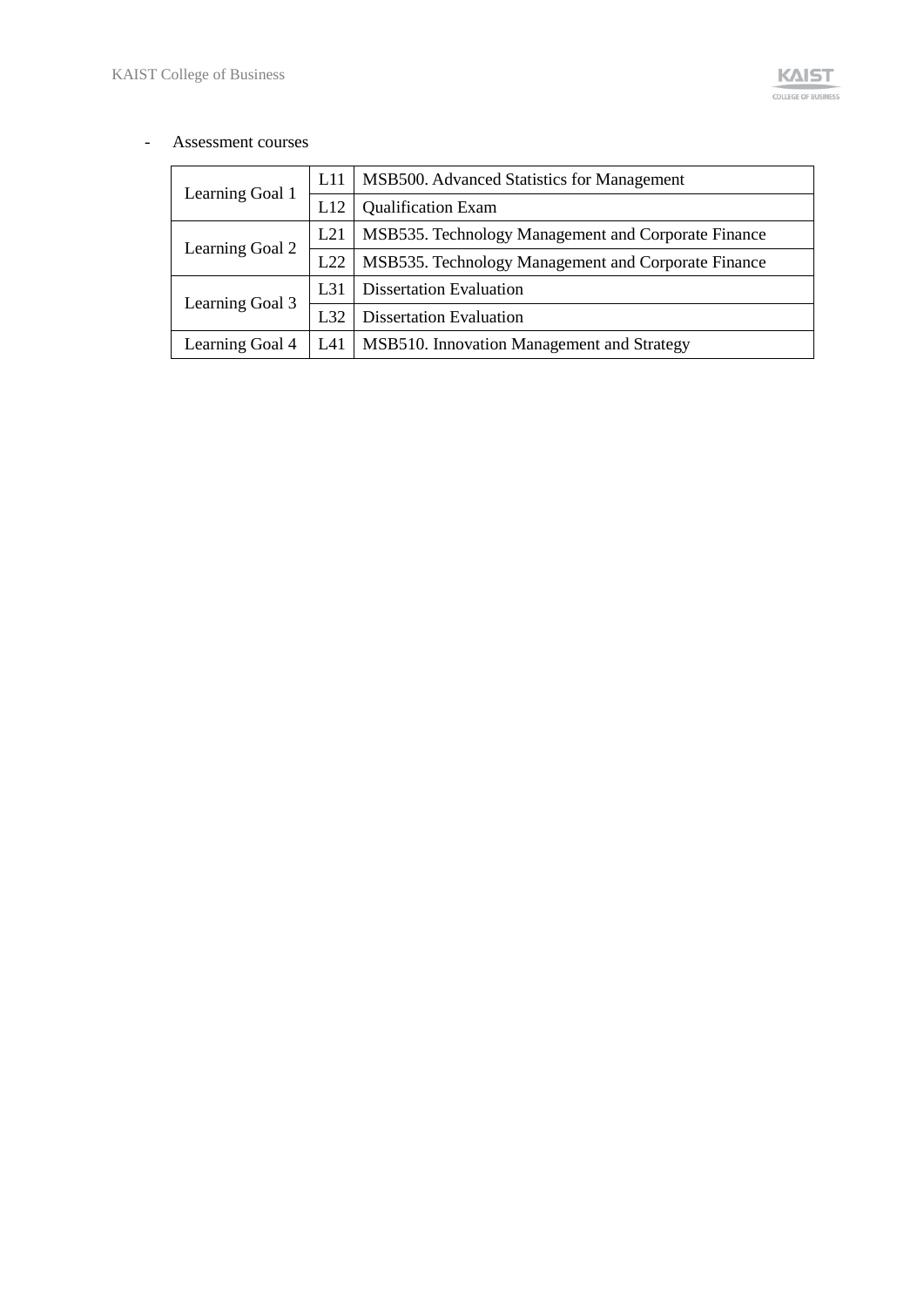### **Overview of Assessment**

## **Business and Technology Management Graduate Program: Assessment Learning Goal 1**

Learning Goal 1 Research Qualification - Our graduates will have skills (or ability) to conduct quality research.

| <b>Learning Objective</b>                                                                                  | <b>Sample</b>                                                    | <b>Methods</b>                   |  |  |
|------------------------------------------------------------------------------------------------------------|------------------------------------------------------------------|----------------------------------|--|--|
| L11) Graduates will have<br>fundamental<br>quantitative<br>analytical skills                               | Students enrolled in<br>MSB500. $(N = 22)$                       | Test evaluation                  |  |  |
| L12) Graduates will have<br>basic knowledge on theory,<br>literature, and trend in their<br>research field | Students enrolled in<br><b>Qualification Exam.</b><br>$(N = 20)$ | Qualification<br>exam evaluation |  |  |
| <b>Findings</b>                                                                                            |                                                                  |                                  |  |  |

- $\checkmark$  The mean scores of test evaluation and qualification exam evaluation for both L11 and L12 exceeded 2 (meets expectations); the scores for L11 and L12 were 2.71 and 2.53 respectively.
- $\checkmark$  The overall score implies that most graduates were able to conduct quality research through BTM courses.
	- $*1$  = Fails to Meet Expectations, 2 = Meets Expectations, 3 = Exceeds Expectations

An overall average score for L11 was 2.71.

The ratio of students who received 3points in all traits for L11 is 31.8%. 95.45% (21/22) of students meet expectations for L11. (No points lower than 2 for all traits in L11). 4.54% (1/22) of students have difficulty in understanding statistical theory, identification of research problems, effective methodology search skills(T1, T2, T3). The results imply that students have fundamental quantitative analytical skills. It was evaluated by the professor who assessed the tests

An overall average score for L12 was 2.53.

90% (18/20) of students meet expectations for L12 (No points lower than 2 for all traits in L12). The results imply that students can have a basic knowledge on theory, literature, and trend in their research field. The average score for 'Understanding currently important issues on research area (Trait 4)' is 2.40. 40.9% (9/20) of students exceed expectations, 50% (10/20) of students meet expectations, which was relatively lower than other Traits. The results suggest that there is room to understand currently important or actively discussed topics in their research area. It was evaluated by professors who administered and assessed the qualification exam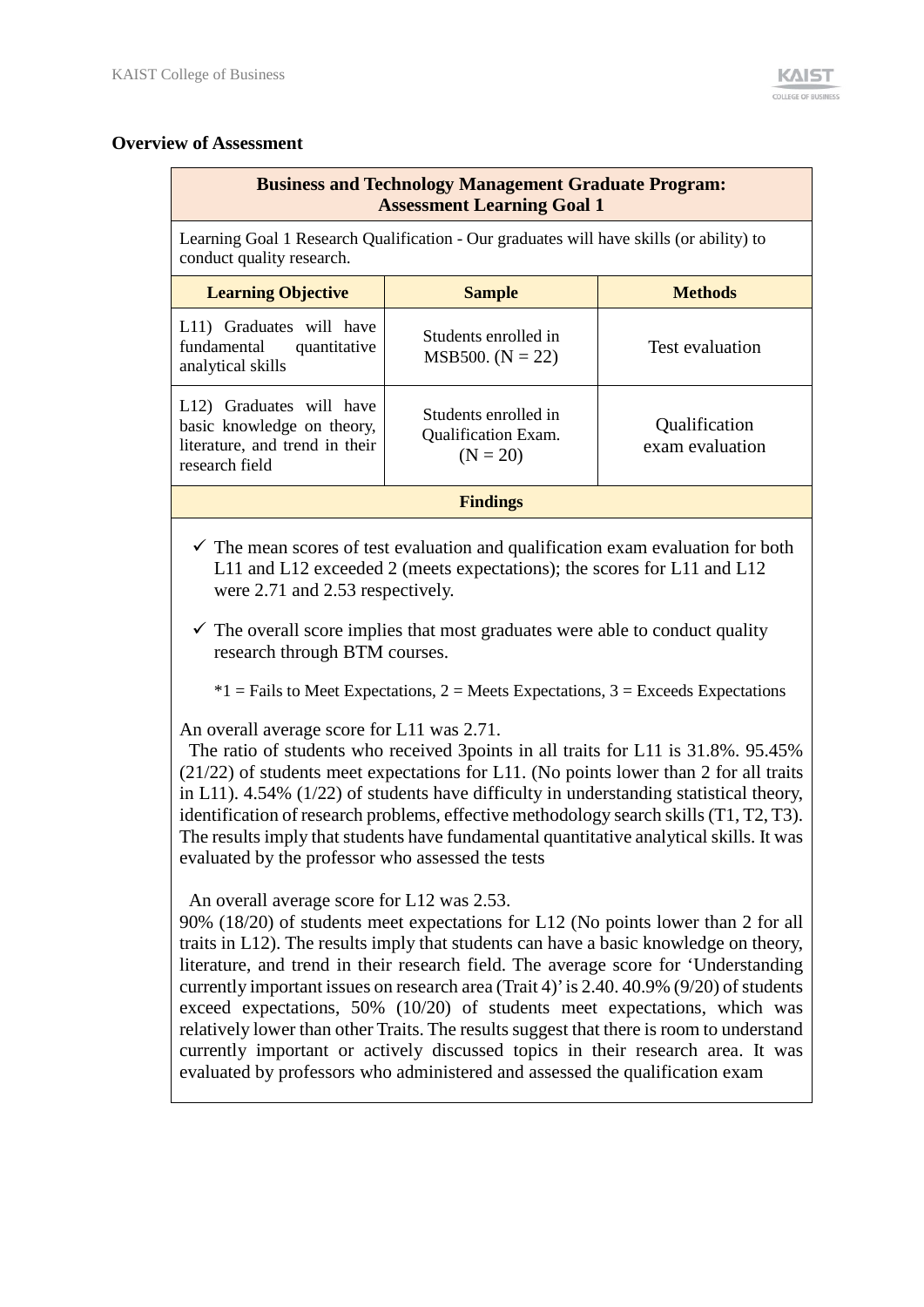## **Business and Technology Management Graduate Program: Assessment Learning Goal 2**

Learning Goal 2 Professional and Global Communication - Our graduates will be effective professional and globalized communicators.

| <b>Learning Objective</b>                                                                                                                                   | <b>Sample</b>        | <b>Methods</b>            |  |  |
|-------------------------------------------------------------------------------------------------------------------------------------------------------------|----------------------|---------------------------|--|--|
| L <sub>21</sub> ) Graduates will create<br>well-written professional<br>research papers in English.                                                         | Students enrolled in | Project report evaluation |  |  |
| L <sub>22</sub> ) Graduates will be able<br>to efficiently deliver their<br>research ideas, analytical<br>results, and academic<br>contribution in English. | $MSB535 (N = 15)$    | Project report evaluation |  |  |
| <b>Findings</b>                                                                                                                                             |                      |                           |  |  |

 $\checkmark$  The mean scores of project report evaluation for both L21 and L22 exceeded 2 (meets expectations); the scores for L21 and L22 were 2.83 and 2.91 respectively.

 $\checkmark$  The overall score implies that most graduates were able to communicate effectively and professionally through BTM courses.

 $*1$  = Fails to Meet Expectations, 2 = Meets Expectations, 3 = Exceeds Expectations

An overall average score for L21 was 2.83. All of students (15/15) meet expectations for L21 (No points lower than 2 for all traits in L21). The results imply that students are able to write well-written professional research papers in English. In particular, the average score for 'Spelling and grammar (Trait 3)' were 3.00. 'Format (Trait 6)' was 2.93 which means graduate students are skillful at using correct format with minor error. The average scores in almost every trait are near the overall average score.

An overall average score for L22 was 2.91. All of students (15/15) meet expectations for L22 (No points lower than 2 for all traits in L22). The results imply that students can efficiently deliver their research ideas, analytical results, and academic contribution in English. The highest average score was 3.00, which were the scores for 'Use of media/rapport with audience (Trait 4)'. Even the lowest score was 2.80 for 'Logic and Organization (Trait 1). The results show that students can organize logical arguments, deliver messages very clearly, reply most questions with correct information.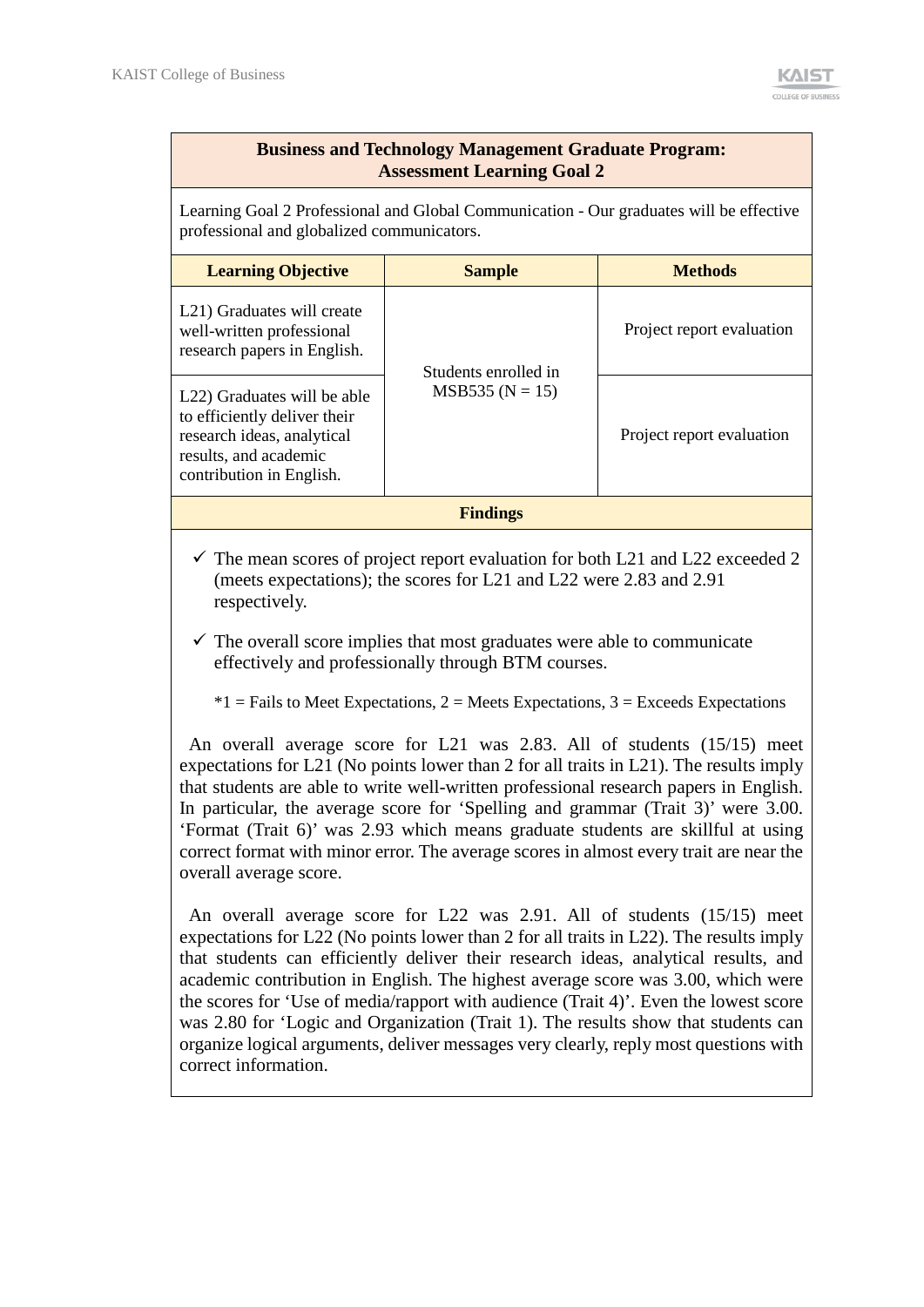## **Business and Technology Management Graduate Program: Assessment Learning Goal 3**

Learning Goal 3 Creative and Analytical Thinking - Our graduates will be creative academic researchers.

| <b>Learning Objective</b>                                                                                                                | <b>Sample</b>                               | <b>Methods</b>          |  |  |
|------------------------------------------------------------------------------------------------------------------------------------------|---------------------------------------------|-------------------------|--|--|
| L31) Graduates will be able<br>to identify the gap in the<br>literature, and develop new<br>research idea about their<br>research field. | Student enrolled in<br>Dissertation Defense | Dissertation evaluation |  |  |
| L32) Graduates will be able<br>to analyze the new research<br>ideas using qualitative or<br>quantitative analytical skills.              | $(N = 33)$                                  | Dissertation evaluation |  |  |
| <b>Findings</b>                                                                                                                          |                                             |                         |  |  |

 $\checkmark$  The mean scores of dissertation evaluation for both L31 and L32 exceeded 2 (meets expectations); the scores for L31 and L32 were 2.62 and 2.61 respectively.

 $\checkmark$  The overall score implies that most graduates developed to be creative academic researchers through BTM courses.

 $*1$  = Fails to Meet Expectations, 2 = Meets Expectations, 3 = Exceeds Expectations

An overall average score for L31 was 2.62. 93.9% of the students meet expectations for L31 (No points lower than 2 for all traits in L31). The results imply that the graduates are able to identify the gap in the literature, and develop new research idea about their research field. The average scores for 'Solution finding (Trait 4)' and 'Contribution (Trait 5)' were relatively lower than other traits (both are 2.57). The results show that students need to enhance ability to find the appropriate solution for research problem.

An overall average score for L32 was 2.61. 90.9% (30/33) of students meet expectations for L32 (No points lower than 2 for all traits in L32).The results show that the graduates are able to analyze the new research ideas using qualitative or quantitative analytical skills. The graduate students show solid understanding of business analytical model, generate several feasible alternatives for resolving the key issues, use appropriate quantitative or qualitative analysis tools, econometric models, methodologies. 'Use new ideas and analysis methods not includes in the problem (Trait 5)' is the lowest score among traits. It has relatively lower number of students (17/33) who exceed expectations compared to other Traits. This result suggest that students need to improve ability to integrate new ideas and analytical methods from other sources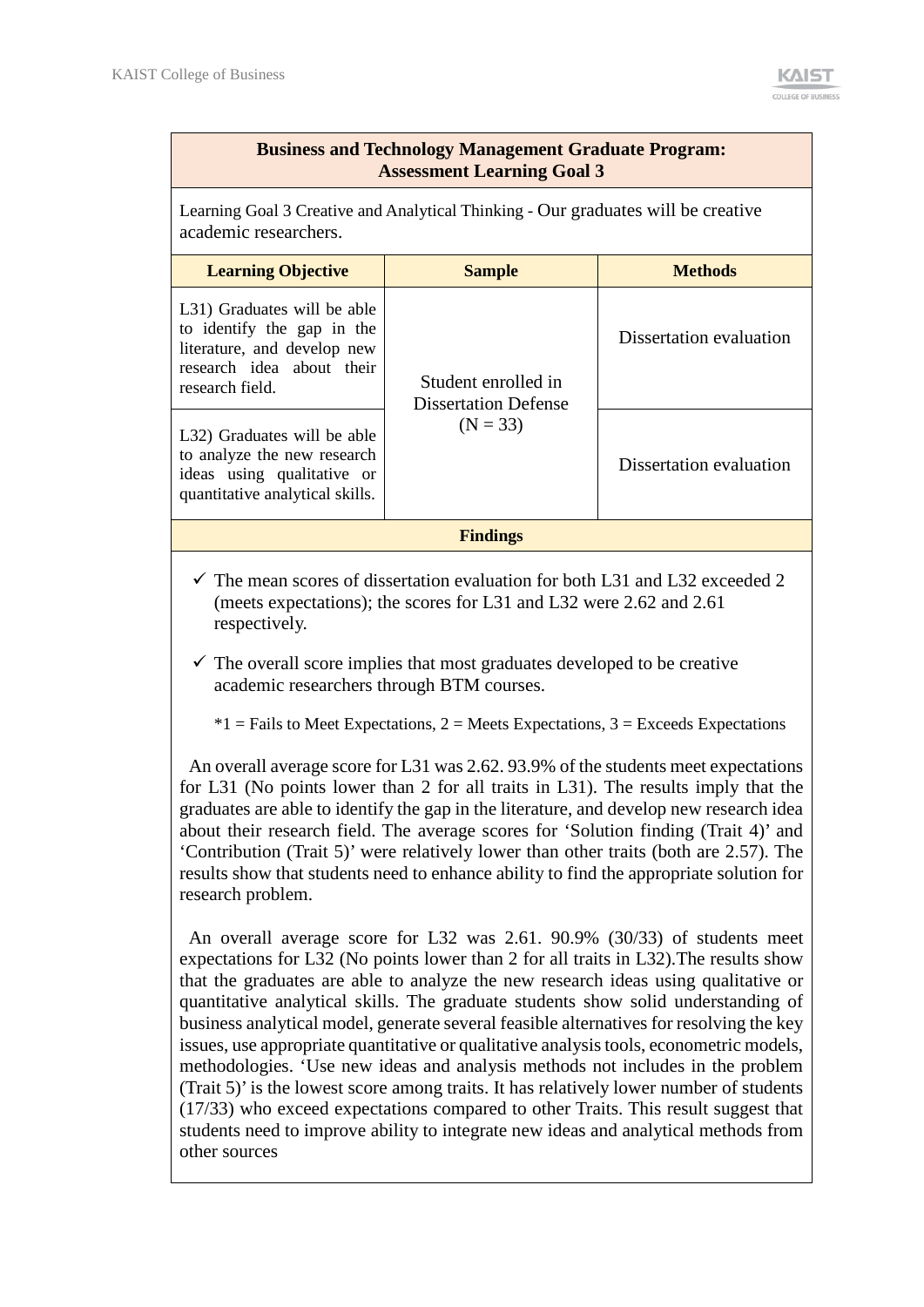#### **Business and Technology Management Graduate Program: Assessment Learning Goal 4**

Learning Goal 4 Cross-disciplinary Study - Our graduates will integrate business and technology management.

| <b>Learning Objective</b>                                                                                                      | <b>Sample</b>                            | <b>Methods</b>                                       |  |  |
|--------------------------------------------------------------------------------------------------------------------------------|------------------------------------------|------------------------------------------------------|--|--|
| L41) Graduates will be able<br>to integrate the analytical<br>subjects between business<br>and technology management<br>areas. | Student enrolled in MSB510<br>$(N = 27)$ | Project presentation<br>evaluation/report evaluation |  |  |
| <b>Findings</b>                                                                                                                |                                          |                                                      |  |  |

 $\checkmark$  The mean scores of project presentation and report evaluation for L41 exceeded 2 (meets expectations); the score for L41 was 2.27.

- $\checkmark$  The overall score implies that most graduates were able to integrate business and technology management through BTM courses.
- $\checkmark$

 $*1$  = Fails to Meet Expectations, 2 = Meets Expectations, 3 = Exceeds Expectations

An overall average score for L41 was 2.27. 77.8% of students meet expectations (No points lower than 2 for all traits in L41). The results imply that the graduates are able to integrate the analytical subjects between business and technology management areas. The average scores for 'Analyzing social issues (Trait 2) was 2.33, which was the highest score among the Traits in L41. 11.1% (3/27) of students have difficulty in all traits for L41. The average score for 'Awareness of interrelationships (Trait 5) was 2.19, which is lowest. It shows that more emphasis on demonstrating an awareness of interrelationships among self, discipline, business, and society.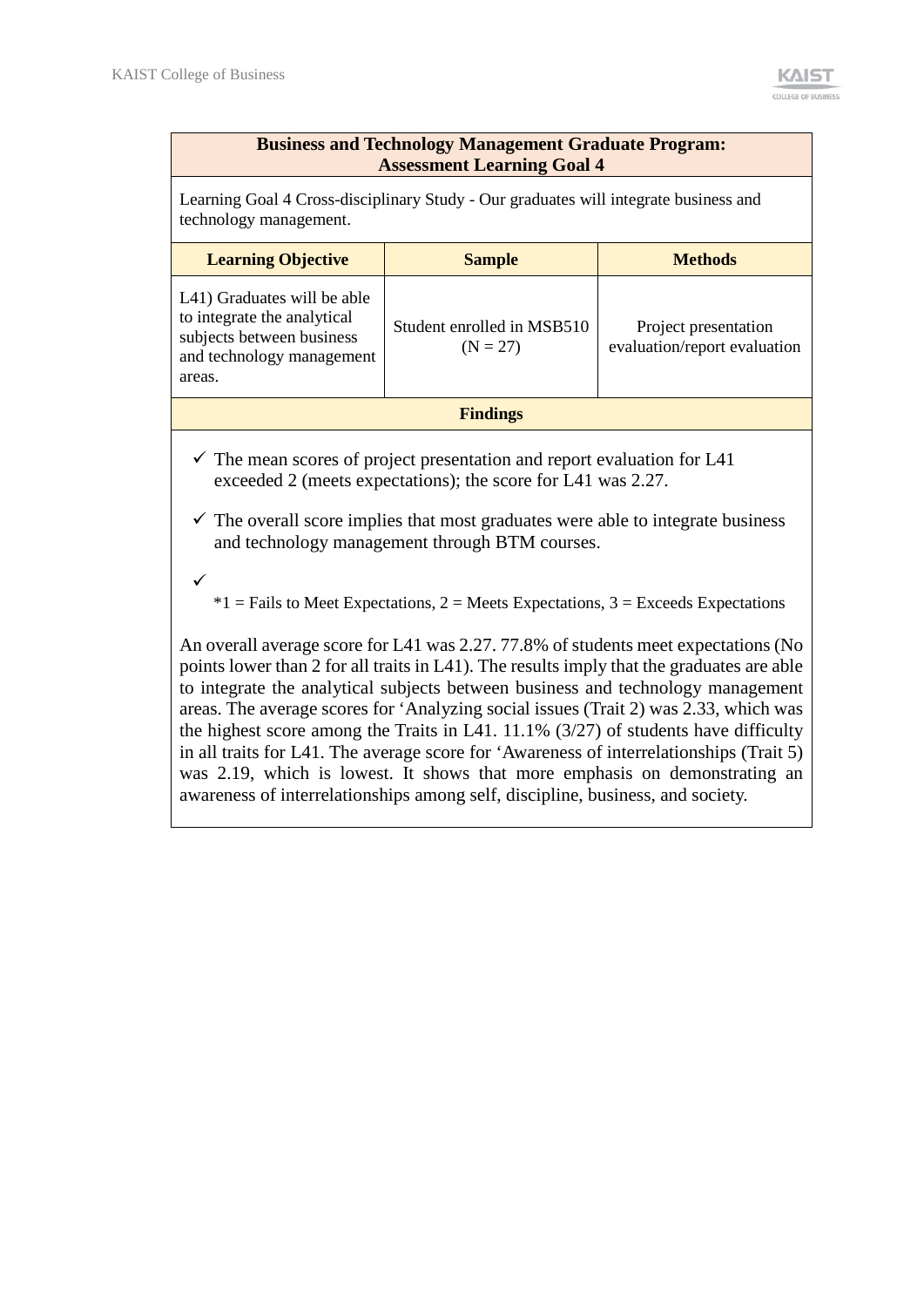

# **Data Analysis and Results**

| Assessment Learning Goal 1 (L1): MSB500_Advanced Statistics for Management(L11) & Qualification<br>Exam(L12) |                                                |                                                                                                                                                                                  |                |                |                |  |  |  |  |  |
|--------------------------------------------------------------------------------------------------------------|------------------------------------------------|----------------------------------------------------------------------------------------------------------------------------------------------------------------------------------|----------------|----------------|----------------|--|--|--|--|--|
| L1: Research Qualification - Our graduates will have skills (or ability) to conduct quality research         |                                                |                                                                                                                                                                                  |                |                |                |  |  |  |  |  |
| <b>Learning Goal</b>                                                                                         |                                                | L11: Graduates will have fundamental quantitative analytical skills                                                                                                              |                |                |                |  |  |  |  |  |
| <b>Traits</b>                                                                                                | <b>T1. Understanding</b><br>statistical theory | <b>T3. Effective</b><br><b>T2. Identification of</b><br><b>T5. Consistent</b><br>methodology search<br><b>T4. Solution finding</b><br>research problems<br>conclusions<br>skills |                |                |                |  |  |  |  |  |
| <b>Students</b>                                                                                              | 22                                             | 22                                                                                                                                                                               | 22             | 22             | 22             |  |  |  |  |  |
| 1                                                                                                            | 3                                              | $\overline{2}$                                                                                                                                                                   | $\overline{2}$ | 3              | 3              |  |  |  |  |  |
| $\overline{2}$                                                                                               | 3                                              | 3                                                                                                                                                                                | 2              | $\overline{2}$ | 3              |  |  |  |  |  |
| 3                                                                                                            | 3                                              | $\overline{2}$                                                                                                                                                                   | $\overline{2}$ | 3              | 3              |  |  |  |  |  |
| 4                                                                                                            | $\overline{3}$                                 | $\overline{2}$                                                                                                                                                                   | 3              | 3              | $\overline{2}$ |  |  |  |  |  |
| 5                                                                                                            | $\overline{2}$                                 | 3                                                                                                                                                                                | 3              | $\overline{2}$ | 3              |  |  |  |  |  |
| 6                                                                                                            | 3                                              | $\overline{2}$                                                                                                                                                                   | $\overline{2}$ | 3              | 3              |  |  |  |  |  |
| 7                                                                                                            | 3                                              | $\overline{2}$                                                                                                                                                                   | 3              | 3              | 3              |  |  |  |  |  |
| 8                                                                                                            | 3                                              | 3                                                                                                                                                                                | 3              | $\overline{2}$ | 3              |  |  |  |  |  |
| 9                                                                                                            | 3                                              | 3                                                                                                                                                                                | $\overline{2}$ | 3              | 3              |  |  |  |  |  |
| 10                                                                                                           | 3                                              | $\overline{2}$                                                                                                                                                                   | 3              | 3              | 3              |  |  |  |  |  |
| 11                                                                                                           | 3                                              | 3                                                                                                                                                                                | 3              | 3              | 3              |  |  |  |  |  |
| 12                                                                                                           | 3                                              | 3                                                                                                                                                                                | 3              | 3              | 3              |  |  |  |  |  |
| 13                                                                                                           | 3                                              | 3                                                                                                                                                                                | 3              | 3              | 3              |  |  |  |  |  |
| 14                                                                                                           | 3                                              | 3                                                                                                                                                                                | 3              | 3              | 3              |  |  |  |  |  |
| 15                                                                                                           | 3                                              | 3                                                                                                                                                                                | 3              | 3              | 3              |  |  |  |  |  |
| 16                                                                                                           | $\overline{3}$                                 | 3                                                                                                                                                                                | 3              | 3              | 3              |  |  |  |  |  |
| 17                                                                                                           | 3                                              | 3                                                                                                                                                                                | 3              | 3              | 3              |  |  |  |  |  |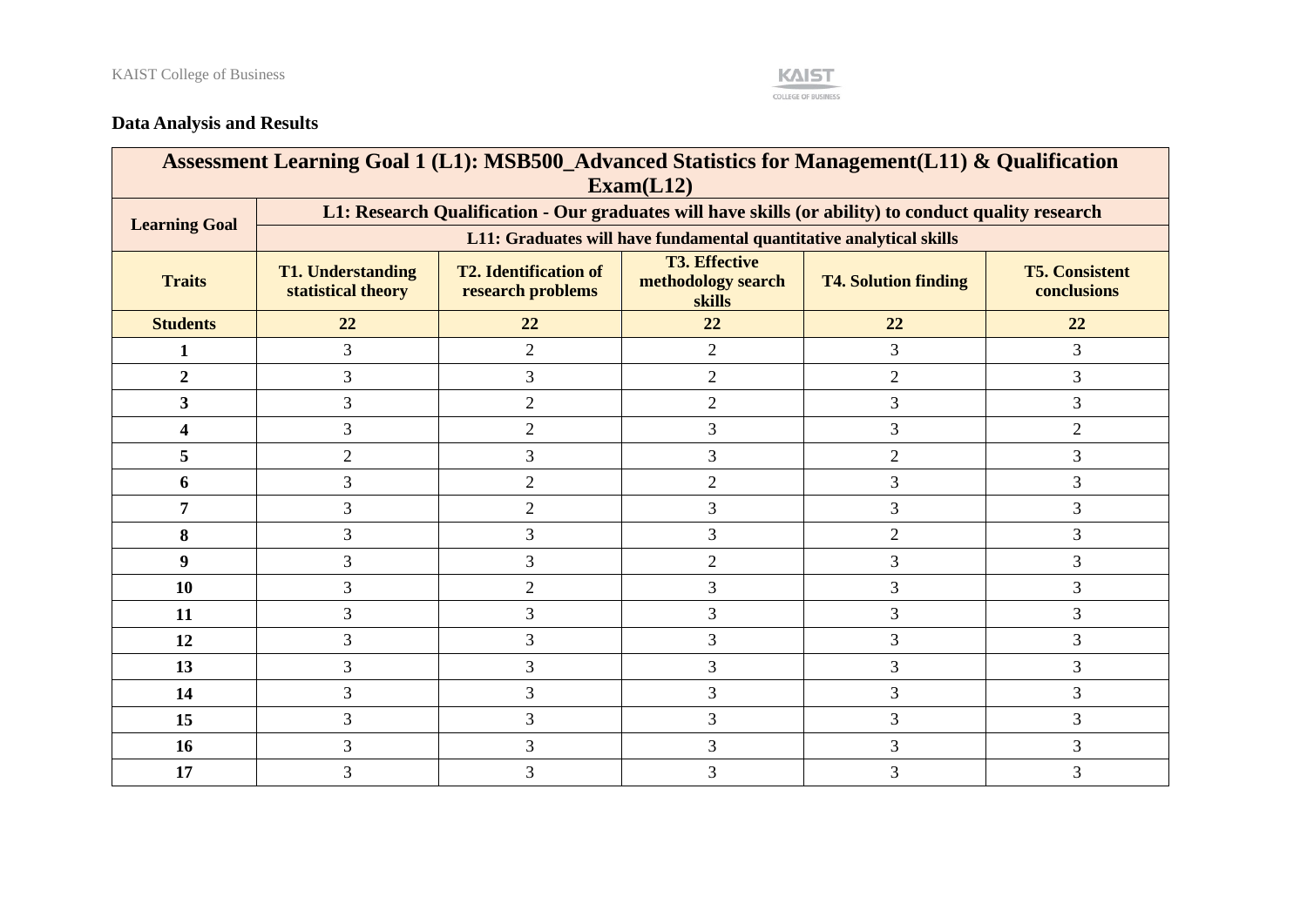# **KAIST**

**COLLEGE OF BUSINESS** 

| 18                   | 3     | 2     | 3              | 2              | $\overline{2}$ |
|----------------------|-------|-------|----------------|----------------|----------------|
| 19                   |       |       |                | 3              | ◠              |
| 20                   | 3     | 3     | $\overline{2}$ | 3              | $\mathcal{D}$  |
| 21                   | 3     | 2     | 3              | 3              | $\mathcal{D}$  |
| 22                   | 3     | 3     | $\overline{2}$ | 3              | 2              |
| # of 3 point         | 20    | 13    | 14             | 18             | 16             |
| # of 2 point         |       | 8     | $\overline{7}$ | $\overline{4}$ | 6              |
| # of 1 point         |       |       | 1              | $\bf{0}$       | $\mathbf{0}$   |
| <b>Total Score</b>   | 63    | 56    | 57             | 62             | 60             |
| <b>Average</b>       | 2.864 | 2.545 | 2.591          | 2.818          | 2.727          |
| <b>Total Average</b> |       |       | 2.709          |                |                |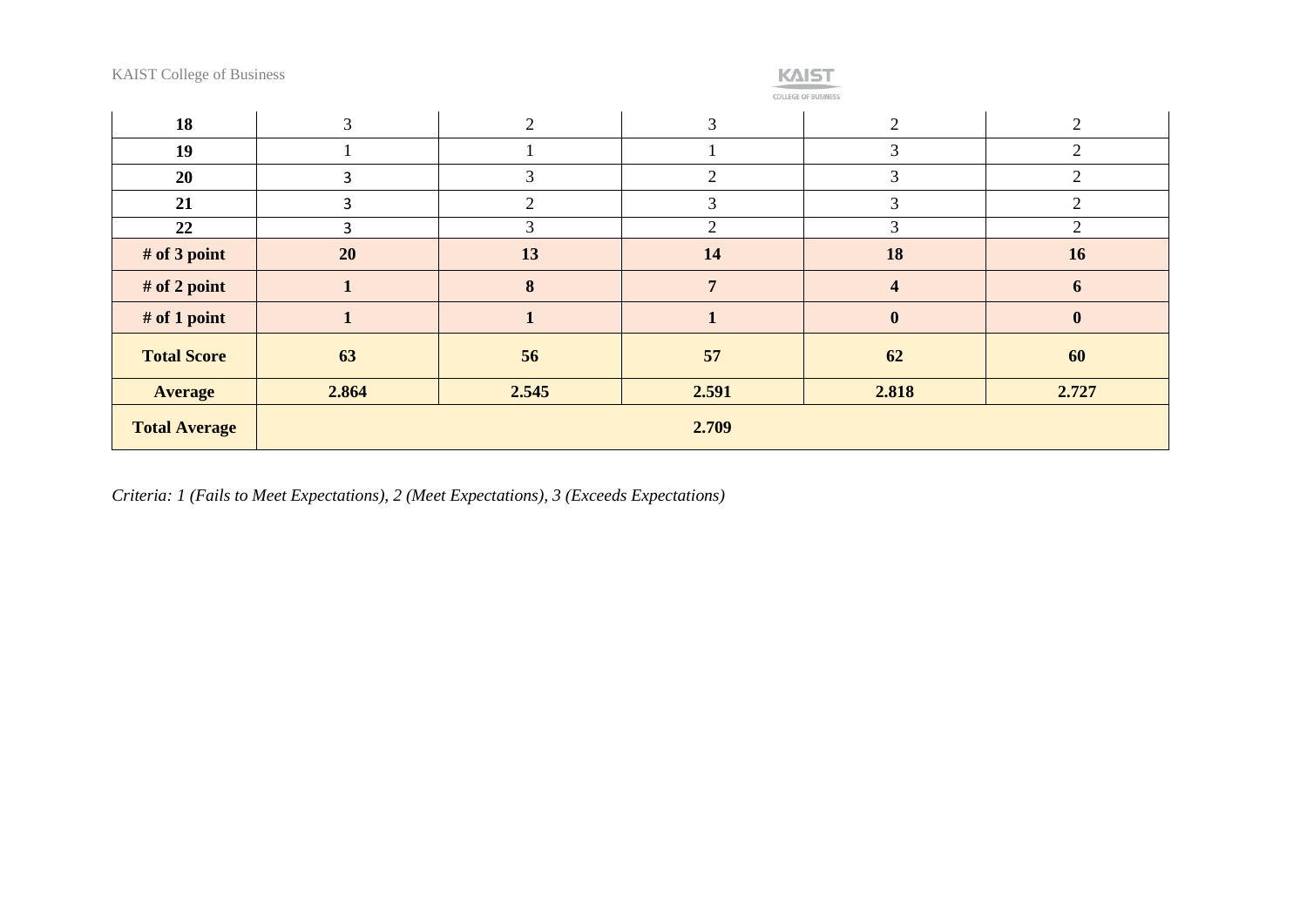

| Assessment Learning Goal 1 (L1): MSB500_Advanced Statistics for Management(L11) & Qualification<br>Exam(L12) |                                                                                                      |                                                                                                                                                                                        |                                                                                                   |                |  |  |  |  |
|--------------------------------------------------------------------------------------------------------------|------------------------------------------------------------------------------------------------------|----------------------------------------------------------------------------------------------------------------------------------------------------------------------------------------|---------------------------------------------------------------------------------------------------|----------------|--|--|--|--|
| <b>Learning Goal</b>                                                                                         | L1: Research Qualification - Our graduates will have skills (or ability) to conduct quality research |                                                                                                                                                                                        |                                                                                                   |                |  |  |  |  |
|                                                                                                              |                                                                                                      |                                                                                                                                                                                        | L12: Graduates will have basic knowledge on theory, literature, and trend in their research field |                |  |  |  |  |
| <b>Traits</b>                                                                                                | <b>T1. Understanding Theory</b>                                                                      | <b>T4. Understanding currently</b><br><b>T3. Understanding of</b><br><b>T2. Application of</b><br>important issues on research<br>principle of research tools<br><b>Theory</b><br>area |                                                                                                   |                |  |  |  |  |
| <b>Students</b>                                                                                              | 20                                                                                                   | 20                                                                                                                                                                                     | 20                                                                                                | 20             |  |  |  |  |
| 1                                                                                                            | 3                                                                                                    | $\overline{2}$                                                                                                                                                                         | $\overline{2}$                                                                                    | 3              |  |  |  |  |
| $\overline{2}$                                                                                               | 3                                                                                                    | 3                                                                                                                                                                                      | 3                                                                                                 | $\overline{2}$ |  |  |  |  |
| $\overline{\mathbf{3}}$                                                                                      | 3                                                                                                    | 3                                                                                                                                                                                      | 3                                                                                                 | $\overline{2}$ |  |  |  |  |
| 4                                                                                                            | $\overline{2}$                                                                                       | 1                                                                                                                                                                                      | $\overline{2}$                                                                                    |                |  |  |  |  |
| 5                                                                                                            | 3                                                                                                    | 3                                                                                                                                                                                      | 3                                                                                                 | 3              |  |  |  |  |
| 6                                                                                                            | 3                                                                                                    | 3                                                                                                                                                                                      | 3                                                                                                 | 3              |  |  |  |  |
| 7                                                                                                            | 3                                                                                                    | $\overline{2}$                                                                                                                                                                         | 3                                                                                                 | 3              |  |  |  |  |
| 8                                                                                                            | 3                                                                                                    | 3                                                                                                                                                                                      | 3                                                                                                 | 3              |  |  |  |  |
| 9                                                                                                            | 3                                                                                                    | 3                                                                                                                                                                                      | 3                                                                                                 | 3              |  |  |  |  |
| 10                                                                                                           | $\overline{2}$                                                                                       | 3                                                                                                                                                                                      | 3                                                                                                 | $\overline{2}$ |  |  |  |  |
| 11                                                                                                           | $\overline{2}$                                                                                       | 3                                                                                                                                                                                      | 3                                                                                                 | $\overline{2}$ |  |  |  |  |
| 12                                                                                                           | $\mathbf{2}$                                                                                         | 3                                                                                                                                                                                      | 3                                                                                                 | $\sqrt{2}$     |  |  |  |  |
| 13                                                                                                           | 3                                                                                                    | 3                                                                                                                                                                                      | 3                                                                                                 | 3              |  |  |  |  |
| 14                                                                                                           | 3                                                                                                    | $\overline{2}$                                                                                                                                                                         | 3                                                                                                 | $\overline{2}$ |  |  |  |  |
| 15                                                                                                           | $\overline{2}$                                                                                       | 3                                                                                                                                                                                      | 3                                                                                                 | $\overline{2}$ |  |  |  |  |
| 16                                                                                                           | $\overline{2}$                                                                                       | $\overline{2}$                                                                                                                                                                         | $\overline{2}$                                                                                    | $\overline{2}$ |  |  |  |  |
| 17                                                                                                           | $\overline{2}$                                                                                       | $\overline{2}$                                                                                                                                                                         | 1                                                                                                 | $\overline{2}$ |  |  |  |  |
| 18                                                                                                           | $\overline{2}$                                                                                       | $\overline{2}$                                                                                                                                                                         | $\overline{2}$                                                                                    | $\overline{2}$ |  |  |  |  |
| 19                                                                                                           | $\overline{2}$                                                                                       | $\overline{2}$                                                                                                                                                                         | 3                                                                                                 | $\overline{3}$ |  |  |  |  |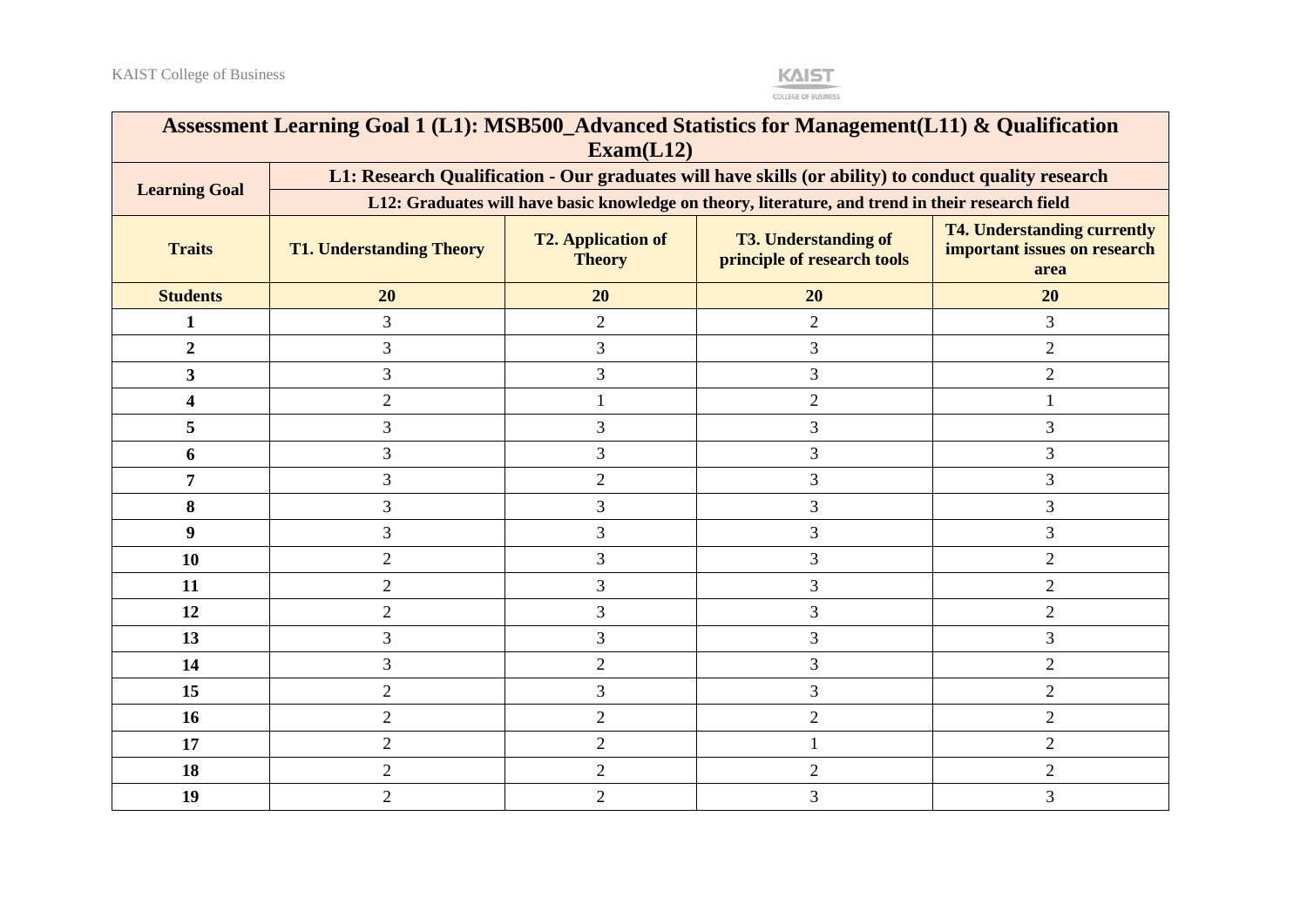| <b>KAIST</b>               |
|----------------------------|
| <b>COLLEGE OF BUSINESS</b> |

| <b>OLLEGE OF BUSINES</b> |  |  |  |
|--------------------------|--|--|--|
| _______                  |  |  |  |

| 20                   | ◠         | 2     | 3                       |       |  |  |
|----------------------|-----------|-------|-------------------------|-------|--|--|
| # of 3 point         | <b>10</b> | 11    | 15                      | 9     |  |  |
| $#$ of 2 point       | 10        | 8     | $\overline{\mathbf{4}}$ | 10    |  |  |
| $#$ of 1 point       | $\bf{0}$  |       |                         |       |  |  |
| <b>Total Score</b>   | 50        | 50    | 54                      | 48    |  |  |
| <b>Average</b>       | 2.500     | 2.500 | 2.700                   | 2.400 |  |  |
| <b>Total Average</b> | 2.525     |       |                         |       |  |  |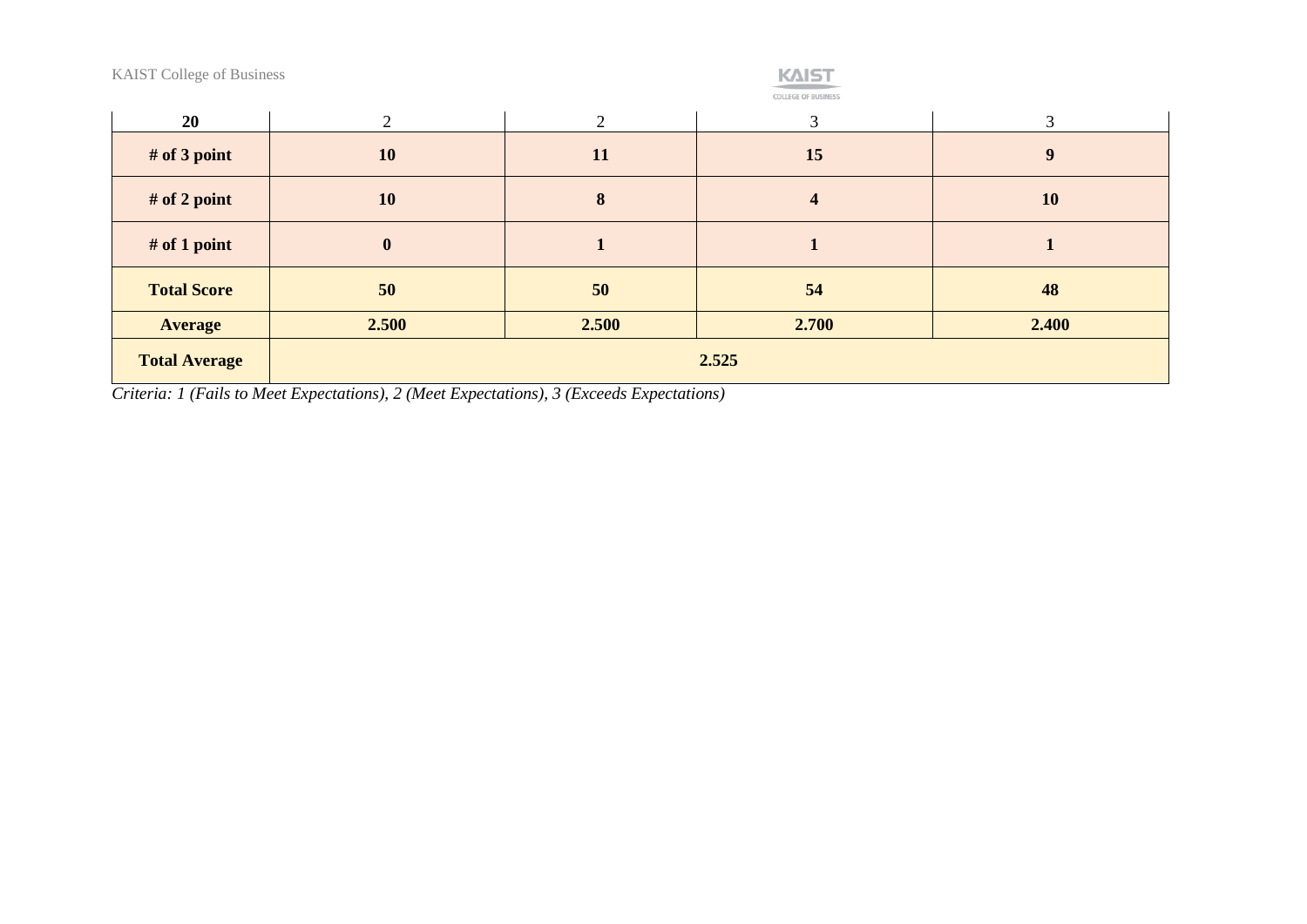

| Assessment Learning Goal 2 (L2): MSB535_Technology Management and Corporate Finance |                                                                                                                          |                                                                                                                                                                                                                                                  |    |                |                |                |  |  |  |
|-------------------------------------------------------------------------------------|--------------------------------------------------------------------------------------------------------------------------|--------------------------------------------------------------------------------------------------------------------------------------------------------------------------------------------------------------------------------------------------|----|----------------|----------------|----------------|--|--|--|
|                                                                                     | L2: Professional and Global Communication - Our graduates will be effective professional and globalized<br>communicators |                                                                                                                                                                                                                                                  |    |                |                |                |  |  |  |
| <b>Learning Goal</b>                                                                | L21: Graduates will create well-written professional research papers in English                                          |                                                                                                                                                                                                                                                  |    |                |                |                |  |  |  |
| <b>Traits</b>                                                                       | T1. Logic & Paper<br><b>Construction</b>                                                                                 | <b>T5. Objectives of</b><br>research ideas and<br><b>T2. Language</b><br><b>T3. Spelling and</b><br><b>T4. Development</b><br><b>T6. Format</b><br>of Ideas<br><b>Consideration on</b><br>delivery<br><b>Grammar</b><br><b>Specific Audience</b> |    |                |                |                |  |  |  |
| <b>Students</b>                                                                     | 15                                                                                                                       | 15                                                                                                                                                                                                                                               | 15 | 15             | 15             | 15             |  |  |  |
| 1                                                                                   | $\overline{3}$                                                                                                           | 3                                                                                                                                                                                                                                                | 3  | 3              | 3              | 3              |  |  |  |
| $\overline{2}$                                                                      | 3                                                                                                                        | 3                                                                                                                                                                                                                                                | 3  | 3              | 3              | 3              |  |  |  |
| $\mathbf{3}$                                                                        | $\overline{3}$                                                                                                           | 3                                                                                                                                                                                                                                                | 3  | $\mathfrak{Z}$ | 3              | 3              |  |  |  |
| $\overline{\mathbf{4}}$                                                             | $\overline{3}$                                                                                                           | 3                                                                                                                                                                                                                                                | 3  | 3              | 3              | 3              |  |  |  |
| 5                                                                                   | $\overline{3}$                                                                                                           | 3                                                                                                                                                                                                                                                | 3  | 3              | 3              | 3              |  |  |  |
| 6                                                                                   | $\overline{2}$                                                                                                           | $\overline{2}$                                                                                                                                                                                                                                   | 3  | $\overline{2}$ | $\overline{2}$ | 3              |  |  |  |
| 7                                                                                   | 3                                                                                                                        | 3                                                                                                                                                                                                                                                | 3  | 3              | 3              | 3              |  |  |  |
| 8                                                                                   | 3                                                                                                                        | 3                                                                                                                                                                                                                                                | 3  | 3              | 3              | 3              |  |  |  |
| 9                                                                                   | $\overline{3}$                                                                                                           | 3                                                                                                                                                                                                                                                | 3  | 3              | 3              | 3              |  |  |  |
| 10                                                                                  | $\overline{3}$                                                                                                           | $\overline{3}$                                                                                                                                                                                                                                   | 3  | 3              | $\overline{2}$ | $\mathfrak{Z}$ |  |  |  |
| 11                                                                                  | 3                                                                                                                        | $\overline{2}$                                                                                                                                                                                                                                   | 3  | $\overline{2}$ | $\overline{2}$ | 3              |  |  |  |
| 12                                                                                  | $\overline{3}$                                                                                                           | 3                                                                                                                                                                                                                                                | 3  | 3              | 3              | 3              |  |  |  |
| 13                                                                                  | 3                                                                                                                        | 3                                                                                                                                                                                                                                                | 3  | 3              | 3              | 3              |  |  |  |
| 14                                                                                  | $\overline{2}$                                                                                                           | $\overline{3}$                                                                                                                                                                                                                                   | 3  | $\overline{2}$ | $\overline{2}$ | $\overline{2}$ |  |  |  |
| 15                                                                                  | $\overline{2}$                                                                                                           | $\overline{2}$                                                                                                                                                                                                                                   | 3  | 3              | $\overline{2}$ | 3              |  |  |  |
| # of 3 point                                                                        | 12                                                                                                                       | 12                                                                                                                                                                                                                                               | 15 | 12             | 10             | 14             |  |  |  |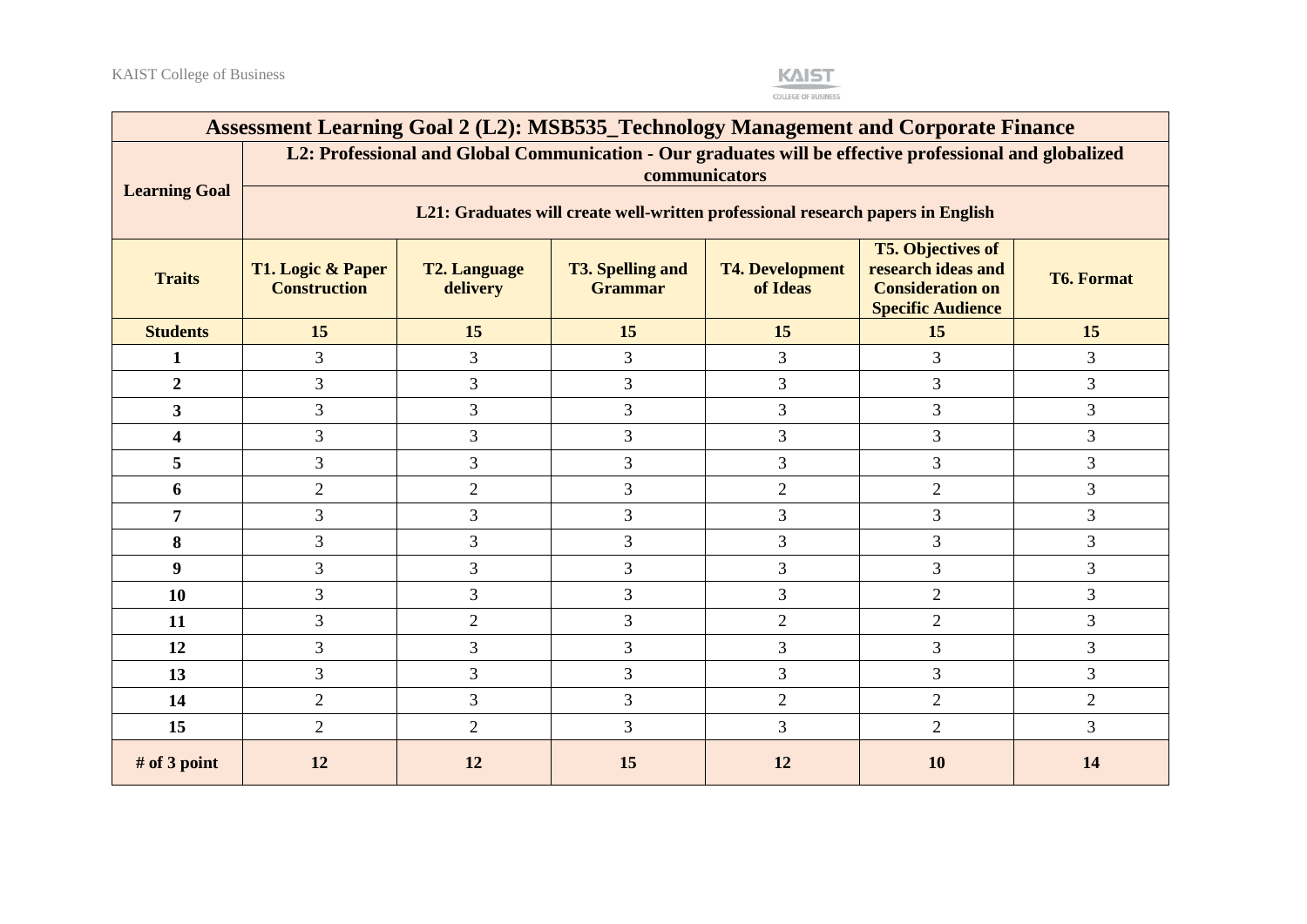

| # of 2 point         |                  | 3                | $\boldsymbol{0}$ | 3        |          |              |
|----------------------|------------------|------------------|------------------|----------|----------|--------------|
| $#$ of 1 point       | $\boldsymbol{0}$ | $\boldsymbol{0}$ | $\bf{0}$         | $\bf{0}$ | $\bf{0}$ | $\mathbf{0}$ |
| <b>Total Score</b>   | 42               | 42               | 45               | 42       | 40       | 44           |
| <b>Average</b>       | 2.800            | 2.800            | 3.000            | 2.800    | 2.667    | 2.933        |
| <b>Total Average</b> |                  |                  |                  | 2.833    |          |              |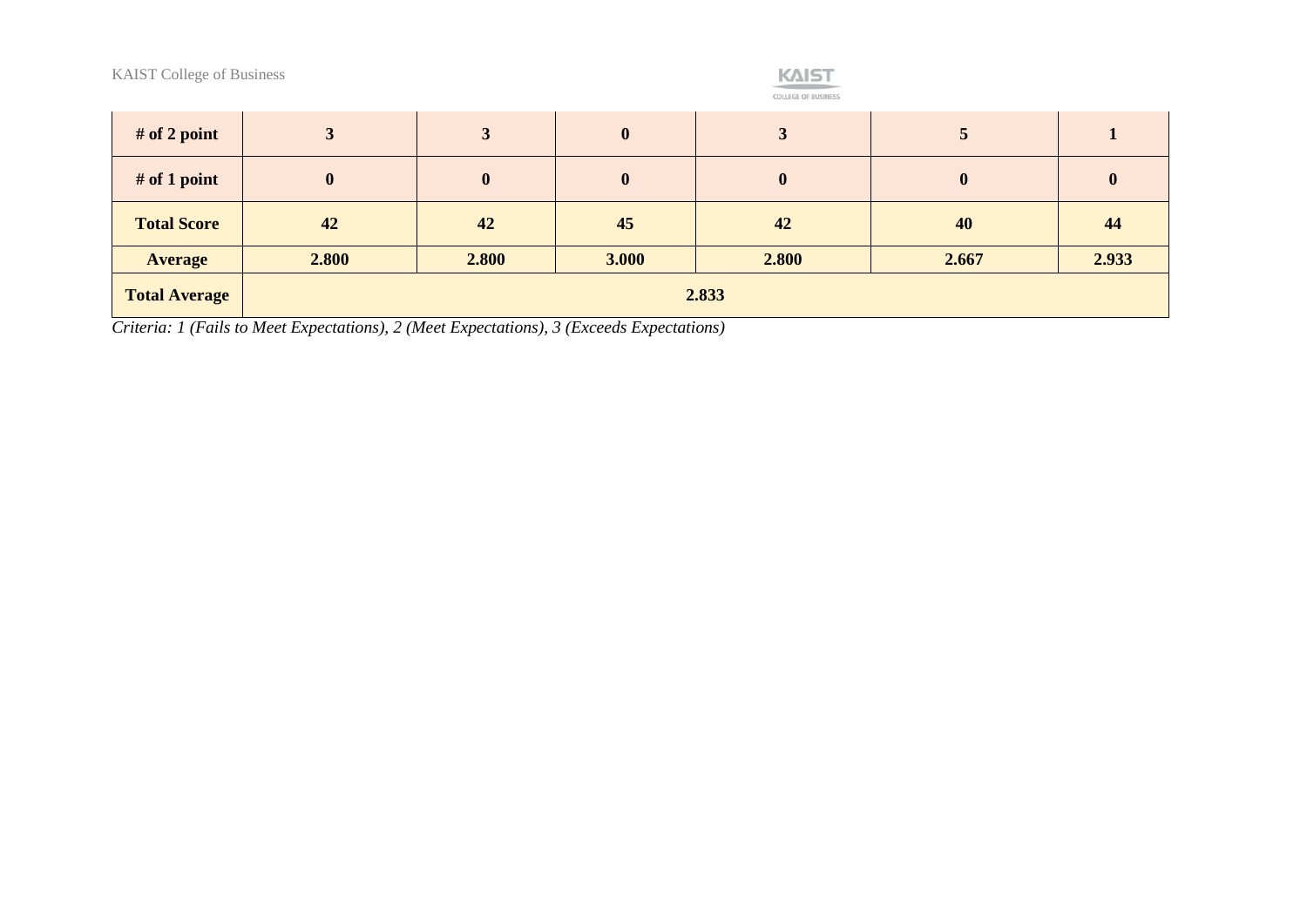

|                      | Assessment Learning Goal 2 (L2): MSB535_Technology Management and Corporate Finance |                              |                                                                                                                                             |                                              |                                            |
|----------------------|-------------------------------------------------------------------------------------|------------------------------|---------------------------------------------------------------------------------------------------------------------------------------------|----------------------------------------------|--------------------------------------------|
| <b>Learning Goal</b> |                                                                                     |                              | L2: Professional and Global Communication - Our graduates will be effective professional and globalized<br>communicators                    |                                              |                                            |
|                      |                                                                                     |                              | L22: Graduates will be able to efficiently deliver their research ideas, analytical results, and academic contribution in<br><b>English</b> |                                              |                                            |
| <b>Traits</b>        | <b>T1.</b> Logic and<br><b>Organization</b>                                         | <b>T2. Quality of slides</b> | T3. Voice quality,<br>pace, and mannerism                                                                                                   | T4. Use of<br>media/rapport with<br>audience | <b>T5. Ability to answer</b><br>questions. |
| <b>Students</b>      | 15                                                                                  | 15                           | 15                                                                                                                                          | 15                                           | 15                                         |
| $\mathbf{1}$         | 3                                                                                   | 3                            | 3                                                                                                                                           | 3                                            | 3                                          |
| $\overline{2}$       | 3                                                                                   | 3                            | 3                                                                                                                                           | 3                                            | 3                                          |
| $\mathbf{3}$         | 3                                                                                   | 3                            | 3                                                                                                                                           | 3                                            | 3                                          |
| 4                    | 3                                                                                   | 3                            | $\overline{3}$                                                                                                                              | 3                                            | 3                                          |
| 5                    | 3                                                                                   | 3                            | $\overline{3}$                                                                                                                              | 3                                            | 3                                          |
| 6                    | $\mathfrak{2}$                                                                      | 3                            | 3                                                                                                                                           | 3                                            | 3                                          |
| $\overline{7}$       | 3                                                                                   | 3                            | 3                                                                                                                                           | 3                                            | $\mathfrak{Z}$                             |
| 8                    | 3                                                                                   | 3                            | 3                                                                                                                                           | 3                                            | 3                                          |
| 9                    | 3                                                                                   | 3                            | 3                                                                                                                                           | 3                                            | $\mathfrak{Z}$                             |
| 10                   | 3                                                                                   | $\mathbf{2}$                 | $\overline{2}$                                                                                                                              | 3                                            | $\mathfrak{Z}$                             |
| 11                   | 3                                                                                   | 3                            | $\overline{2}$                                                                                                                              | 3                                            | 3                                          |
| 12                   | 3                                                                                   | 3                            | 3                                                                                                                                           | 3                                            | $\mathfrak{Z}$                             |
| 13                   | 3                                                                                   | $\mathfrak{Z}$               | 3                                                                                                                                           | 3                                            | 3                                          |
| 14                   | $\overline{2}$                                                                      | 3                            | 3                                                                                                                                           | $\overline{3}$                               | $\overline{2}$                             |
| 15                   | $\overline{2}$                                                                      | 3                            | 3                                                                                                                                           | 3                                            | 3                                          |
| $#$ of 3 point       | 12                                                                                  | 14                           | 13                                                                                                                                          | 15                                           | 14                                         |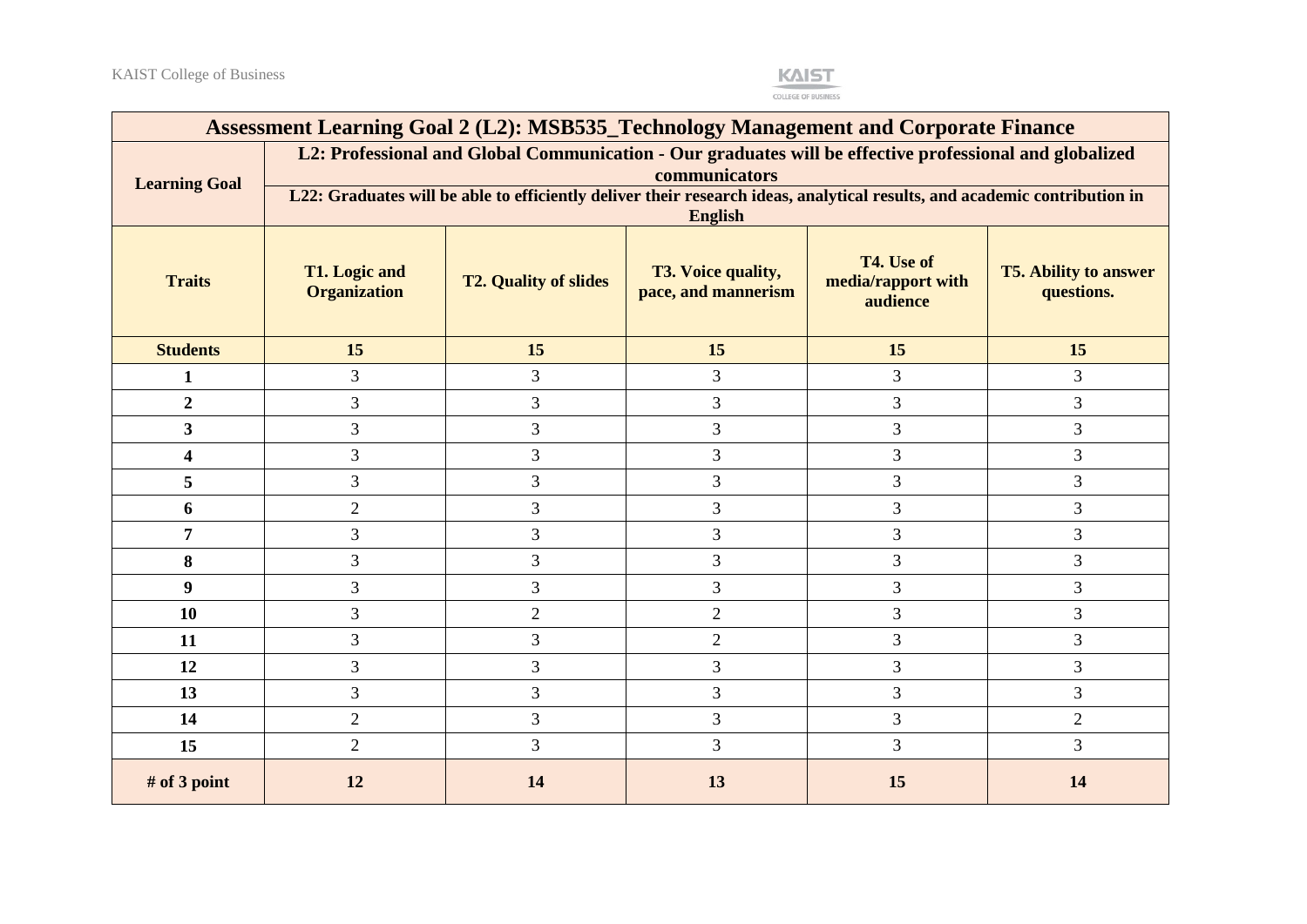

| # of 2 point         |          |                  | 2        | $\mathbf 0$  |              |
|----------------------|----------|------------------|----------|--------------|--------------|
| $#$ of 1 point       | $\bf{0}$ | $\boldsymbol{0}$ | $\bf{0}$ | $\mathbf{0}$ | $\mathbf{0}$ |
| <b>Total Score</b>   | 42       | 44               | 43       | 45           | 44           |
| <b>Average</b>       | 2.800    | 2.933            | 2.867    | 3.000        | 2.933        |
| <b>Total Average</b> |          |                  | 2.907    |              |              |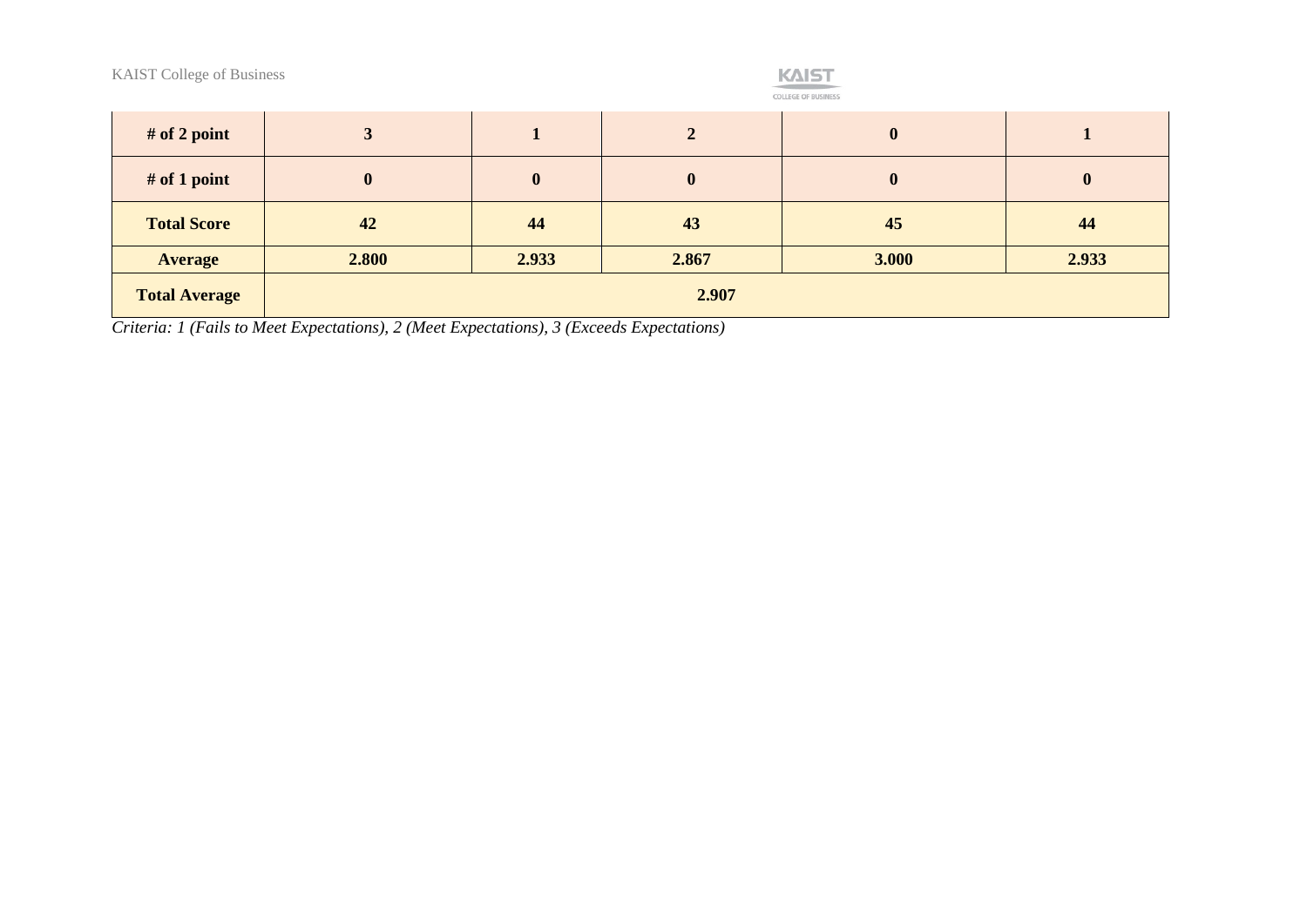

|                         | <b>Assessment Learning Goal 3 (L3): Dissertation Evaluation</b> |                                                                                                                             |                         |                             |                         |  |  |  |  |
|-------------------------|-----------------------------------------------------------------|-----------------------------------------------------------------------------------------------------------------------------|-------------------------|-----------------------------|-------------------------|--|--|--|--|
| <b>Learning</b>         |                                                                 | L3: Creative and Analytical Thinking - Our graduates will be creative academic researchers                                  |                         |                             |                         |  |  |  |  |
| Goal                    |                                                                 | L31: Graduates will be able to identify the gap in the literature, and develop new research idea about their research field |                         |                             |                         |  |  |  |  |
| <b>Traits</b>           | <b>T1. Fact finding</b>                                         | T2. Research gap                                                                                                            | <b>T3. Idea finding</b> | <b>T4. Solution finding</b> | <b>T5. Contribution</b> |  |  |  |  |
| <b>Students</b>         | 33                                                              | 33                                                                                                                          | 33                      | 33                          | 33                      |  |  |  |  |
| 1                       | 3                                                               | 3                                                                                                                           | $\mathfrak{Z}$          | $\overline{2}$              | 3                       |  |  |  |  |
| $\boldsymbol{2}$        | $\overline{2}$                                                  | 3                                                                                                                           | 3                       | $\mathbf{2}$                | $\overline{2}$          |  |  |  |  |
| $\overline{\mathbf{3}}$ | $\overline{3}$                                                  | 3                                                                                                                           | 3                       | 3                           | 2                       |  |  |  |  |
| 4                       | $\overline{3}$                                                  | $\overline{2}$                                                                                                              | 3                       | $\overline{2}$              | $\overline{3}$          |  |  |  |  |
| 5                       | 3                                                               | 3                                                                                                                           | 3                       | 3                           | $\overline{3}$          |  |  |  |  |
| 6                       | $\overline{2}$                                                  | $\overline{2}$                                                                                                              |                         | $\overline{2}$              | 2                       |  |  |  |  |
| $\overline{7}$          | 2                                                               | 2                                                                                                                           | $\overline{2}$          | $\overline{2}$              | 2                       |  |  |  |  |
| 8                       |                                                                 | $\overline{2}$                                                                                                              | $\overline{2}$          | $\overline{2}$              | $\overline{2}$          |  |  |  |  |
| 9                       | 3                                                               | $\overline{2}$                                                                                                              | $\overline{2}$          | 3                           | 3                       |  |  |  |  |
| 10                      | 3                                                               | 3                                                                                                                           | 3                       | $\overline{2}$              | 3                       |  |  |  |  |
| 11                      | $\overline{2}$                                                  | 3                                                                                                                           | $\overline{3}$          | $\overline{2}$              | 3                       |  |  |  |  |
| 12                      | 2                                                               | 3                                                                                                                           | $\overline{2}$          | $\overline{3}$              | $\overline{3}$          |  |  |  |  |
| 13                      | $\overline{2}$                                                  | 3                                                                                                                           | $\overline{2}$          | 3                           | $\overline{3}$          |  |  |  |  |
| 14                      | 3                                                               | 3                                                                                                                           | 3                       | 3                           | $\overline{2}$          |  |  |  |  |
| 15                      | $\overline{3}$                                                  | $\overline{2}$                                                                                                              | $\mathbf{2}$            | $\overline{2}$              | $\overline{2}$          |  |  |  |  |
| 16                      | 3                                                               | 3                                                                                                                           | 3                       | $\overline{2}$              | $\overline{2}$          |  |  |  |  |
| 17                      | 3                                                               | 3                                                                                                                           | 3                       | $\mathfrak{Z}$              | 3                       |  |  |  |  |
| 18                      | 3                                                               | $\overline{2}$                                                                                                              | 3                       | 3                           | $\overline{2}$          |  |  |  |  |
| 19                      | 3                                                               | 3                                                                                                                           | 3                       | $\mathfrak{Z}$              | 3                       |  |  |  |  |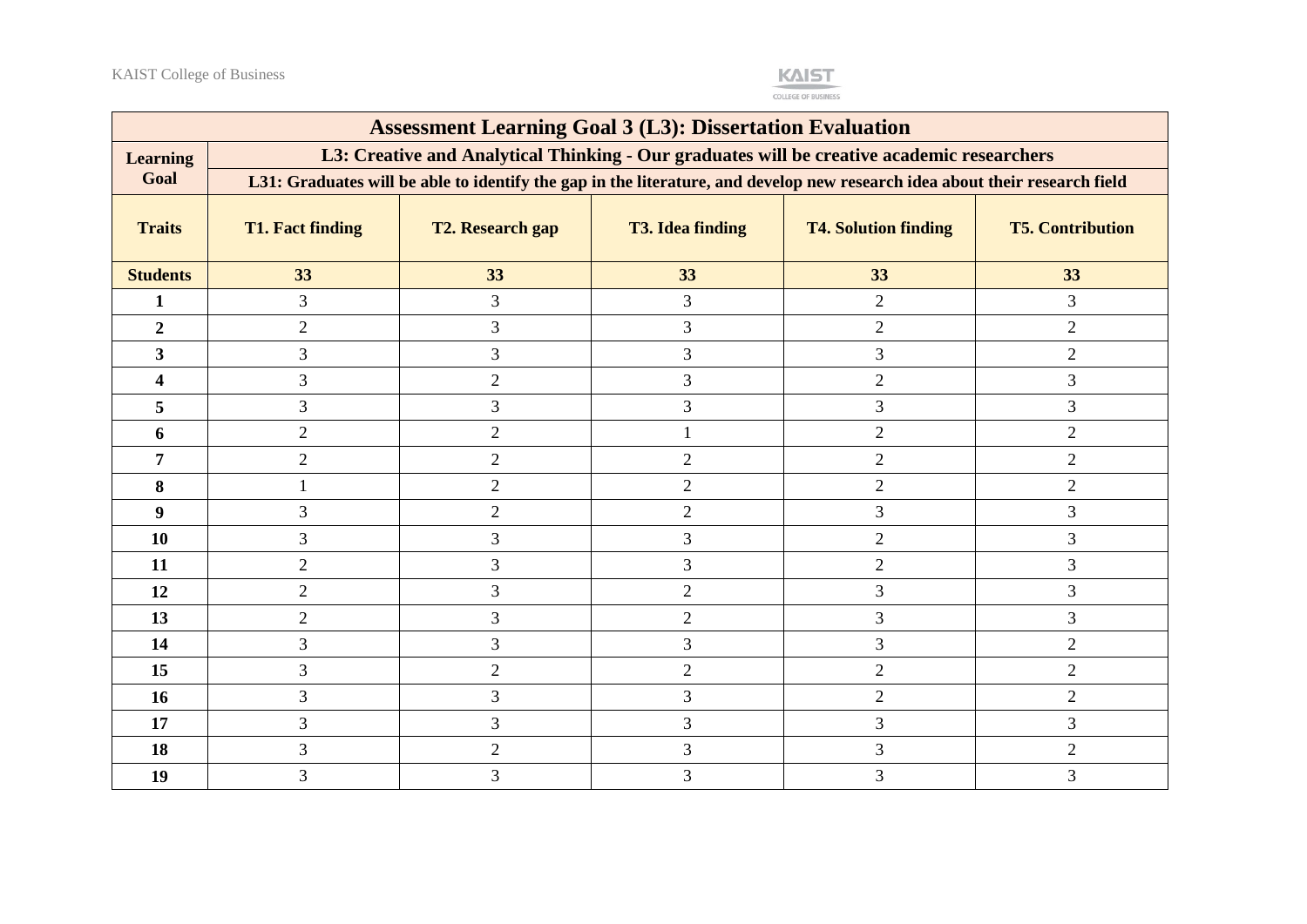COLLEGE OF BUSINESS

| 20                             | $2\,$          | $\overline{2}$   | $\ensuremath{\mathfrak{Z}}$ | $\mathfrak{Z}$   | $\sqrt{2}$     |
|--------------------------------|----------------|------------------|-----------------------------|------------------|----------------|
| 21                             | $\mathfrak{Z}$ | $\sqrt{2}$       | $\overline{3}$              | $\overline{3}$   | $\overline{c}$ |
| 22                             | $\overline{3}$ | $\sqrt{2}$       | $\mathfrak{Z}$              | $\overline{2}$   | $\mathfrak{Z}$ |
| 23                             | $\overline{2}$ | $\overline{2}$   | $\overline{3}$              | $\overline{3}$   | $\sqrt{2}$     |
| 24                             | $\overline{2}$ | 3                | $\overline{2}$              | $\mathfrak{Z}$   | $\overline{2}$ |
| 25                             | 3              | $\mathfrak{Z}$   | $\mathfrak{Z}$              | $\overline{2}$   | $\mathfrak{Z}$ |
| 26                             | $\mathfrak{Z}$ | $\overline{3}$   | $\mathfrak{Z}$              | $\mathfrak{Z}$   | $\mathfrak{Z}$ |
| 27                             | $\mathfrak{Z}$ | $\mathfrak{Z}$   | $\mathfrak{Z}$              | $\overline{3}$   | $\mathfrak{Z}$ |
| 28                             | $\mathfrak{Z}$ | $\overline{3}$   | $\overline{3}$              | $\overline{3}$   | $\overline{3}$ |
| 29                             | $\overline{2}$ | $\overline{3}$   | $\mathfrak{Z}$              | $\overline{2}$   | $\overline{3}$ |
| 30                             | $\mathfrak{Z}$ | $\mathfrak{Z}$   | $\mathfrak{Z}$              | $\overline{3}$   | $\mathfrak{Z}$ |
| 31                             | $\overline{2}$ | $\mathfrak{Z}$   | $\mathfrak{Z}$              | $\overline{2}$   | $\overline{2}$ |
| 32                             | $\mathfrak{Z}$ | $\overline{2}$   | $\mathfrak{Z}$              | $\mathfrak{Z}$   | $\mathfrak{Z}$ |
| 33                             | $\overline{3}$ | $\overline{3}$   | $\overline{3}$              | $\overline{3}$   | $\overline{3}$ |
| # of $3$<br>point              | 21             | 21               | 25                          | 19               | <b>19</b>      |
| # of $2$<br>point              | 11             | 12               | $\overline{7}$              | 14               | 14             |
| # of $1$<br>point              | $\mathbf{1}$   | $\boldsymbol{0}$ | $\mathbf{1}$                | $\boldsymbol{0}$ | $\pmb{0}$      |
| <b>Total</b><br><b>Score</b>   | 86             | 87               | 90                          | 85               | 85             |
| <b>Average</b>                 | 2.606          | 2.636            | 2.727                       | 2.576            | 2.576          |
| <b>Total</b><br><b>Average</b> |                |                  | 2.624                       |                  |                |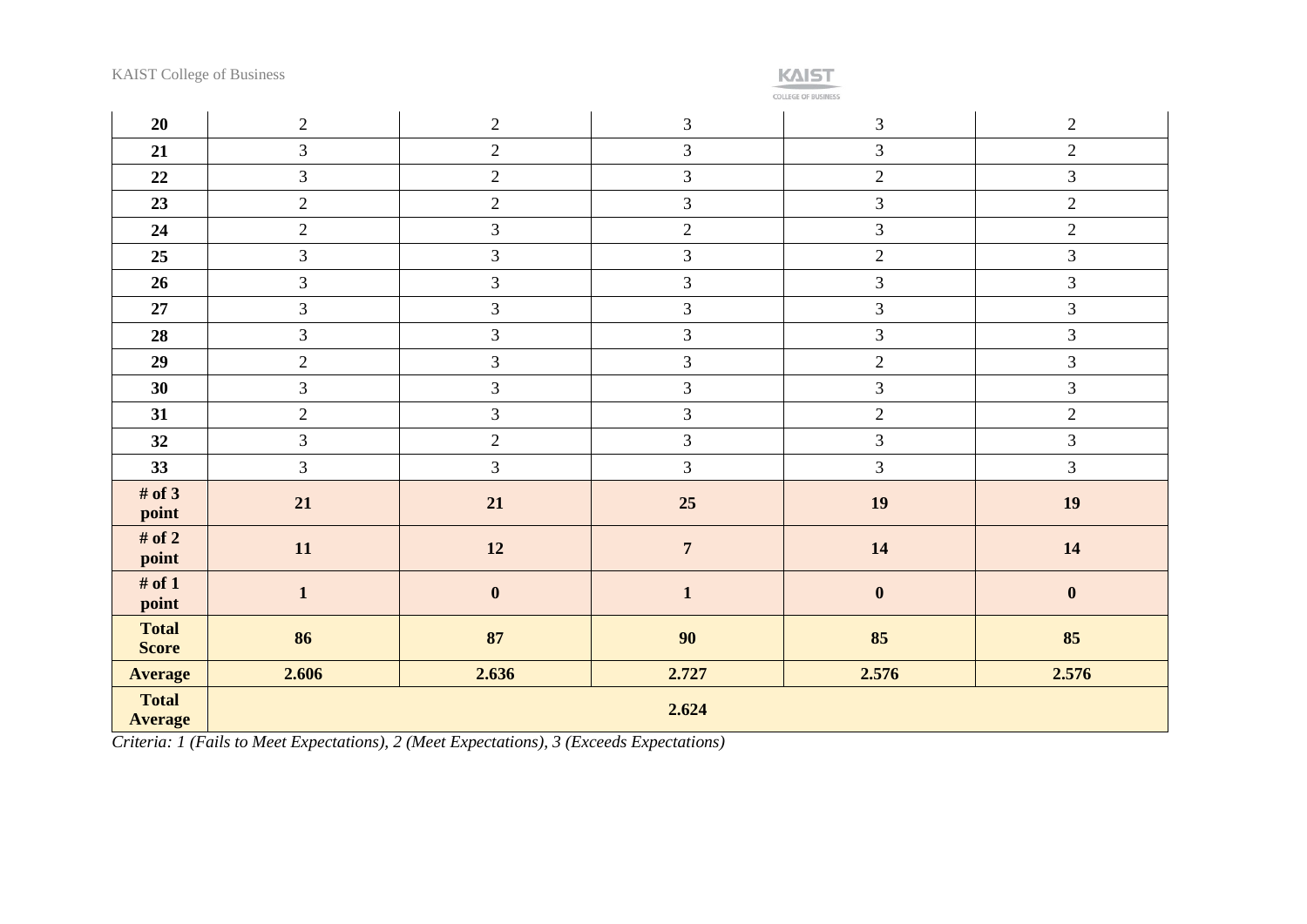

|                         |                               |                                                 | <b>Assessment Learning Goal 3 (L3): Dissertation Evaluation</b>                                                   |                                                               |                                                                                    |
|-------------------------|-------------------------------|-------------------------------------------------|-------------------------------------------------------------------------------------------------------------------|---------------------------------------------------------------|------------------------------------------------------------------------------------|
| <b>Learning Goal</b>    |                               |                                                 | L3: Creative and Analytical Thinking - Our graduates will be creative academic researchers                        |                                                               |                                                                                    |
|                         |                               |                                                 | L32: Graduates will be able to analyze the new research ideas using qualitative or quantitative analytical skills |                                                               |                                                                                    |
| <b>Traits</b>           | <b>T1. Business analytics</b> | <b>T2. Generation of</b><br><b>alternatives</b> | <b>T3. Quantitatively or</b><br><b>Qualitatively</b><br>analytical evaluation                                     | <b>T4. Utilize analytical</b><br>tools in a logical<br>manner | <b>T5.</b> Use new ideas and<br>analysis methods not<br>includes in the<br>problem |
| <b>Students</b>         | 33                            | 33                                              | 33                                                                                                                | 33                                                            | 33                                                                                 |
| $\mathbf{1}$            | 3                             | 3                                               | $\overline{2}$                                                                                                    | $\overline{2}$                                                | 3                                                                                  |
| $\overline{2}$          | 3                             | $\overline{2}$                                  | $\overline{3}$                                                                                                    | 3                                                             | $\overline{2}$                                                                     |
| $\overline{\mathbf{3}}$ | 3                             | $\overline{2}$                                  | 3                                                                                                                 | 3                                                             | $\overline{2}$                                                                     |
| 4                       | 3                             | $\mathbf{2}$                                    | 3                                                                                                                 | 3                                                             | $\overline{2}$                                                                     |
| 5                       | 3                             | 3                                               | 3                                                                                                                 | 3                                                             | 3                                                                                  |
| 6                       | $\overline{2}$                | $\overline{2}$                                  | $\overline{2}$                                                                                                    | $\overline{2}$                                                |                                                                                    |
| 7                       |                               | $\overline{2}$                                  | 3                                                                                                                 | 3                                                             | $\overline{2}$                                                                     |
| 8                       |                               | $\mathfrak{2}$                                  | 3                                                                                                                 | $\overline{2}$                                                | $\overline{2}$                                                                     |
| 9                       | 3                             | $\mathfrak{2}$                                  | 3                                                                                                                 | 3                                                             | 3                                                                                  |
| 10                      | 3                             | $\mathbf{2}$                                    | 3                                                                                                                 | 3                                                             | 3                                                                                  |
| 11                      | $\overline{2}$                | 3                                               | 3                                                                                                                 | $\overline{2}$                                                | 3                                                                                  |
| 12                      | 3                             | 3                                               | 3                                                                                                                 | $\overline{2}$                                                | 3                                                                                  |
| 13                      | $\overline{2}$                | $\overline{2}$                                  | 3                                                                                                                 | 3                                                             | 3                                                                                  |
| 14                      | 3                             | 3                                               | 3                                                                                                                 | 3                                                             | 3                                                                                  |
| 15                      | $\overline{2}$                | $\sqrt{2}$                                      | $\overline{2}$                                                                                                    | $\overline{2}$                                                | $\overline{2}$                                                                     |
| 16                      | 3                             | 3                                               | 3                                                                                                                 | 3                                                             | $\overline{c}$                                                                     |
| 17                      | 3                             | $\overline{2}$                                  | 3                                                                                                                 | 3                                                             | 3                                                                                  |
| 18                      | 3                             | 3                                               | 3                                                                                                                 | 3                                                             | $\overline{2}$                                                                     |
| 19                      | 3                             | 3                                               | $\mathfrak{Z}$                                                                                                    | 3                                                             | 3                                                                                  |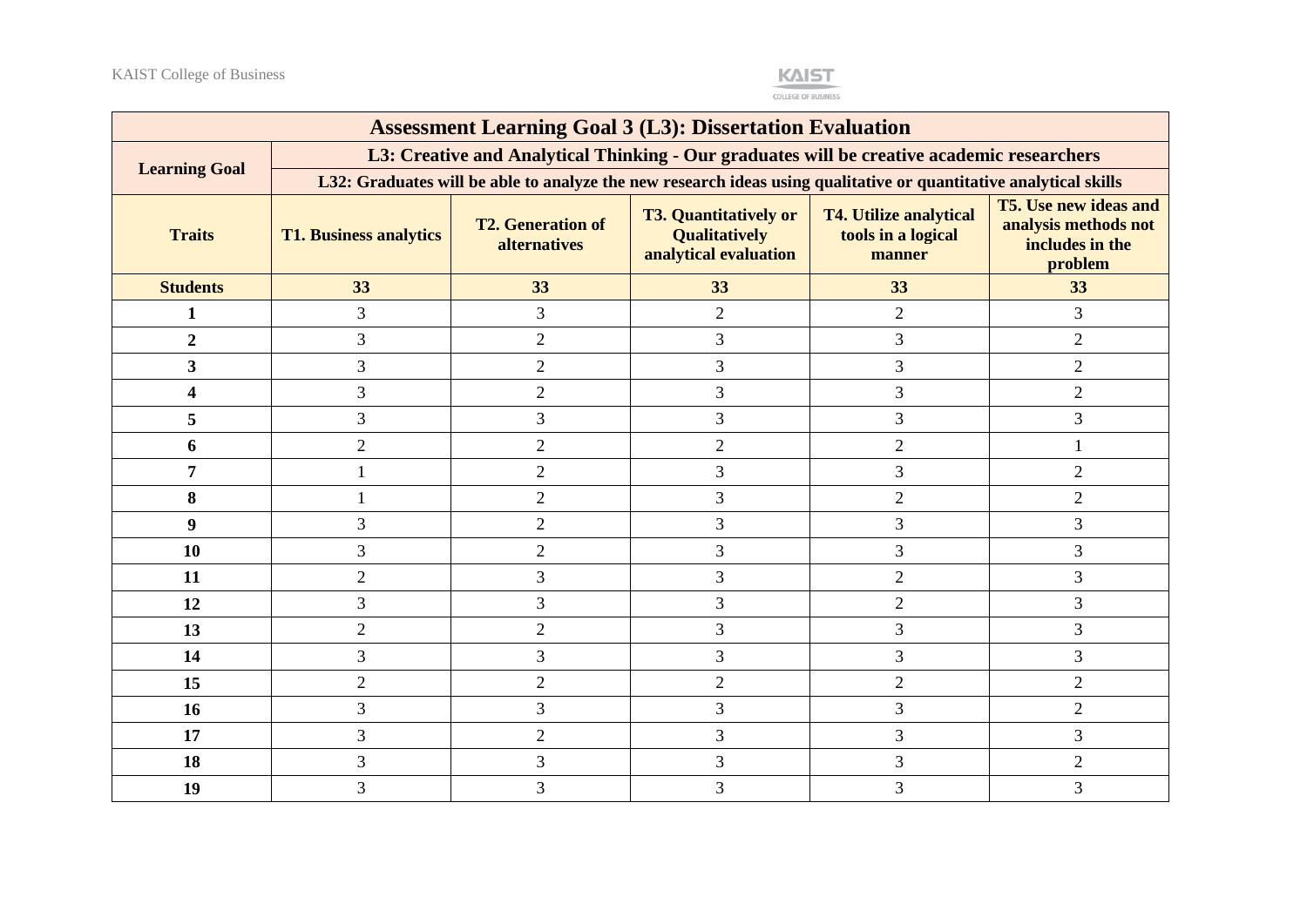

**COLLEGE OF BUSINESS** 

| 20                   | $\overline{2}$   | $\mathfrak{Z}$   | $\overline{2}$   | $2\,$          | $\mathbf{2}$   |
|----------------------|------------------|------------------|------------------|----------------|----------------|
| 21                   | $\overline{2}$   | $\mathfrak{Z}$   | $\overline{2}$   | $\overline{3}$ | $\overline{2}$ |
| 22                   | $\mathfrak{Z}$   | $\mathfrak{Z}$   | $\overline{2}$   | $\mathfrak{Z}$ | $\overline{2}$ |
| 23                   | $\overline{2}$   | $\mathfrak{Z}$   | $\overline{2}$   | $\overline{2}$ | $\overline{2}$ |
| 24                   | $\overline{3}$   | $\sqrt{2}$       | $\overline{3}$   | $\overline{3}$ | $\overline{2}$ |
| 25                   | $\sqrt{2}$       | $\sqrt{2}$       | 3                | $\mathfrak{Z}$ | $\mathbf{2}$   |
| 26                   | $\mathfrak{Z}$   | $\mathfrak{Z}$   | 3                | $\mathfrak{Z}$ | $\mathfrak{Z}$ |
| 27                   | $\mathfrak{Z}$   | $\mathfrak{Z}$   | 3                | $\mathfrak{Z}$ | 3              |
| 28                   | $\overline{3}$   | $\mathfrak{Z}$   | $\overline{3}$   | $\mathfrak{Z}$ | $\mathfrak{Z}$ |
| 29                   | $\overline{3}$   | $\overline{2}$   | $\overline{2}$   | $\overline{3}$ | $\overline{3}$ |
| 30                   | $\mathfrak{Z}$   | $\mathfrak{Z}$   | 3                | $\mathfrak{Z}$ | $\mathfrak{Z}$ |
| 31                   | $\overline{2}$   | $\sqrt{2}$       | $\overline{2}$   | $\mathbf{2}$   | $\overline{c}$ |
| 32                   | $\mathfrak{Z}$   | $\sqrt{2}$       | 3                | $\mathfrak{Z}$ | $\mathfrak{Z}$ |
| 33                   | $\overline{3}$   | $\mathfrak{Z}$   | 3                | $\overline{3}$ | 3              |
| # of 3 point         | 22               | 17               | 24               | 24             | 17             |
| # of 2 point         | $\boldsymbol{9}$ | 16               | 9                | 9              | 15             |
| # of 1 point         | $\overline{2}$   | $\boldsymbol{0}$ | $\boldsymbol{0}$ | $\mathbf{0}$   | $\mathbf{1}$   |
| <b>Total Score</b>   | 86               | 83               | 90               | 90             | 82             |
| <b>Average</b>       | 2.606            | 2.515            | 2.727            | 2.727          | 2.485          |
| <b>Total Average</b> |                  |                  | 2.612            |                |                |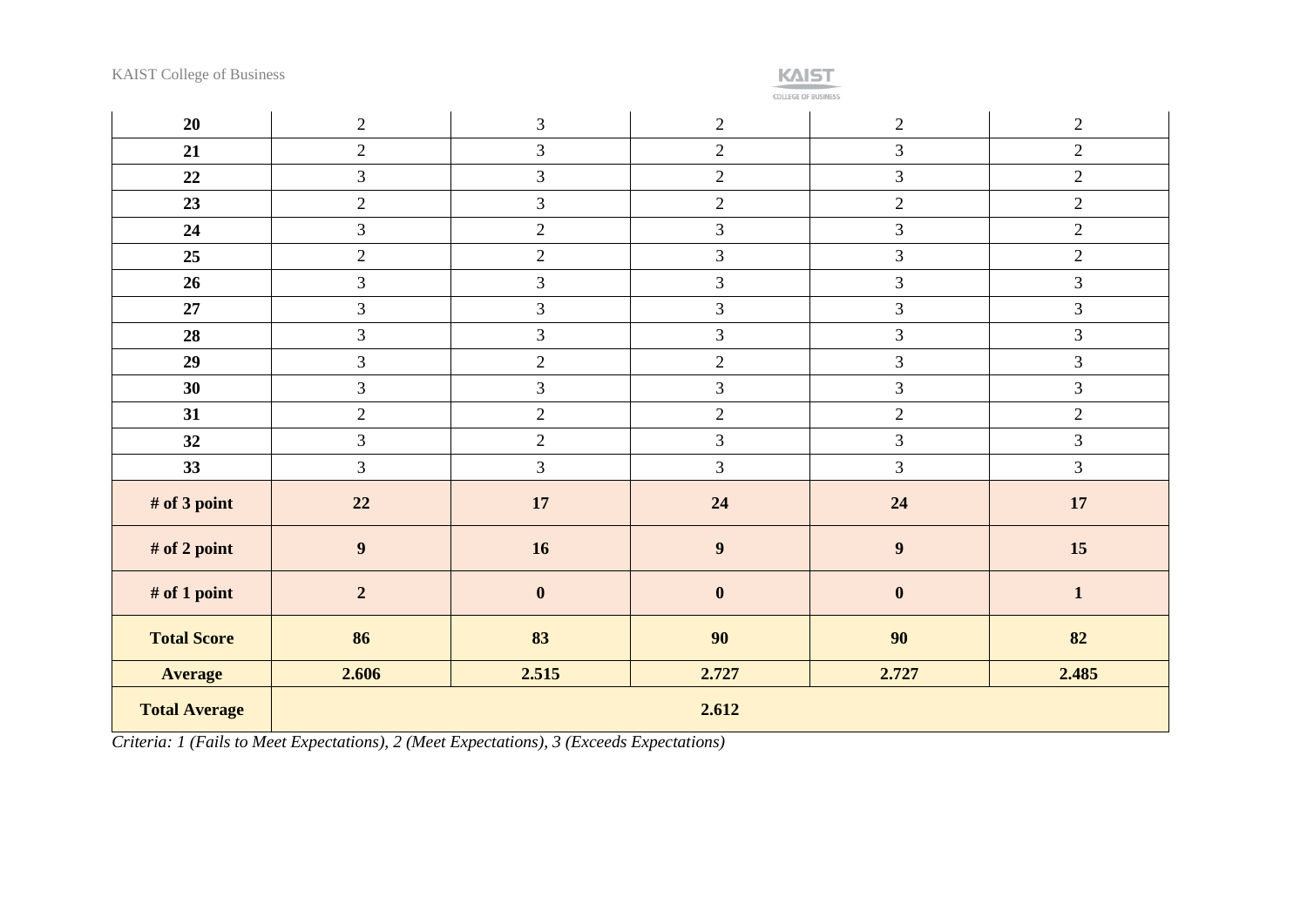

|                 | <b>Assessment Learning Goal 4 (L4): MSB510_Innovation Management and Strategy</b> |                                       |                                                                                                                   |                                 |                                               |  |  |  |  |
|-----------------|-----------------------------------------------------------------------------------|---------------------------------------|-------------------------------------------------------------------------------------------------------------------|---------------------------------|-----------------------------------------------|--|--|--|--|
| <b>Learning</b> |                                                                                   |                                       | L4: Cross-disciplinary Study - Our graduates will integrate business and technology management                    |                                 |                                               |  |  |  |  |
| Goal            |                                                                                   |                                       | L41: Graduates will be able to integrate the analytical subjects between business and technology management areas |                                 |                                               |  |  |  |  |
| <b>Traits</b>   | <b>T1. Integrating cross</b><br>disciplinary study                                | <b>T2. Analyzing social</b><br>issues | <b>T3.Advanced analytical</b><br>techniques                                                                       | <b>T4. Intellectual ability</b> | <b>T5. Awareness of</b><br>interrelationships |  |  |  |  |
| <b>Students</b> | 27                                                                                | <b>27</b>                             | 27                                                                                                                | 27                              | 27                                            |  |  |  |  |
| 1               | $\overline{2}$                                                                    | $\overline{2}$                        | $\overline{3}$                                                                                                    | 3                               | 3                                             |  |  |  |  |
| $\overline{2}$  | 3                                                                                 | 3                                     | 3                                                                                                                 | 3                               | 3                                             |  |  |  |  |
| $\overline{3}$  |                                                                                   |                                       |                                                                                                                   |                                 |                                               |  |  |  |  |
| 4               |                                                                                   |                                       |                                                                                                                   |                                 |                                               |  |  |  |  |
| 5               | $\overline{2}$                                                                    | $\overline{2}$                        | 3                                                                                                                 | $\overline{2}$                  | 3                                             |  |  |  |  |
| 6               | 3                                                                                 | 3                                     | $\overline{2}$                                                                                                    | 3                               | $\overline{2}$                                |  |  |  |  |
| 7               |                                                                                   |                                       |                                                                                                                   |                                 |                                               |  |  |  |  |
| 8               |                                                                                   | $\overline{2}$                        |                                                                                                                   |                                 |                                               |  |  |  |  |
| 9               | $\overline{2}$                                                                    | 3                                     | 3                                                                                                                 | 3                               | $\overline{2}$                                |  |  |  |  |
| 10              | $\overline{2}$                                                                    | 3                                     | $\overline{2}$                                                                                                    | $\mathfrak{2}$                  | 3                                             |  |  |  |  |
| 11              | 3                                                                                 | 3                                     | 3                                                                                                                 | $\overline{2}$                  | $\overline{2}$                                |  |  |  |  |
| 12              | 3                                                                                 | $\overline{2}$                        | $\overline{2}$                                                                                                    | 3                               | $\overline{2}$                                |  |  |  |  |
| 13              | 3                                                                                 | 3                                     | 3                                                                                                                 | $\overline{2}$                  | 2                                             |  |  |  |  |
| 14              | $\overline{2}$                                                                    | 3                                     | $\overline{2}$                                                                                                    | 3                               | 3                                             |  |  |  |  |
| 15              | 3                                                                                 | 3                                     | 3                                                                                                                 | $\mathfrak{2}$                  | $\overline{2}$                                |  |  |  |  |
| 16              | 3                                                                                 | 3                                     | $\overline{2}$                                                                                                    | 3                               | 2                                             |  |  |  |  |
| 17              |                                                                                   | $\overline{2}$                        | $\overline{2}$                                                                                                    | $\overline{2}$                  | $\overline{2}$                                |  |  |  |  |
| 18              |                                                                                   |                                       |                                                                                                                   |                                 |                                               |  |  |  |  |
| 19              | 3                                                                                 | $\overline{2}$                        | 3                                                                                                                 | 3                               | $\overline{2}$                                |  |  |  |  |
| 20              | 3                                                                                 | 3                                     | $\overline{2}$                                                                                                    | $\overline{2}$                  | $\overline{3}$                                |  |  |  |  |
| 21              | $\overline{2}$                                                                    | 3                                     | 3                                                                                                                 | 3                               | $\overline{2}$                                |  |  |  |  |
| 22              | $\overline{2}$                                                                    | 3                                     | $\overline{2}$                                                                                                    | 3                               | 3                                             |  |  |  |  |